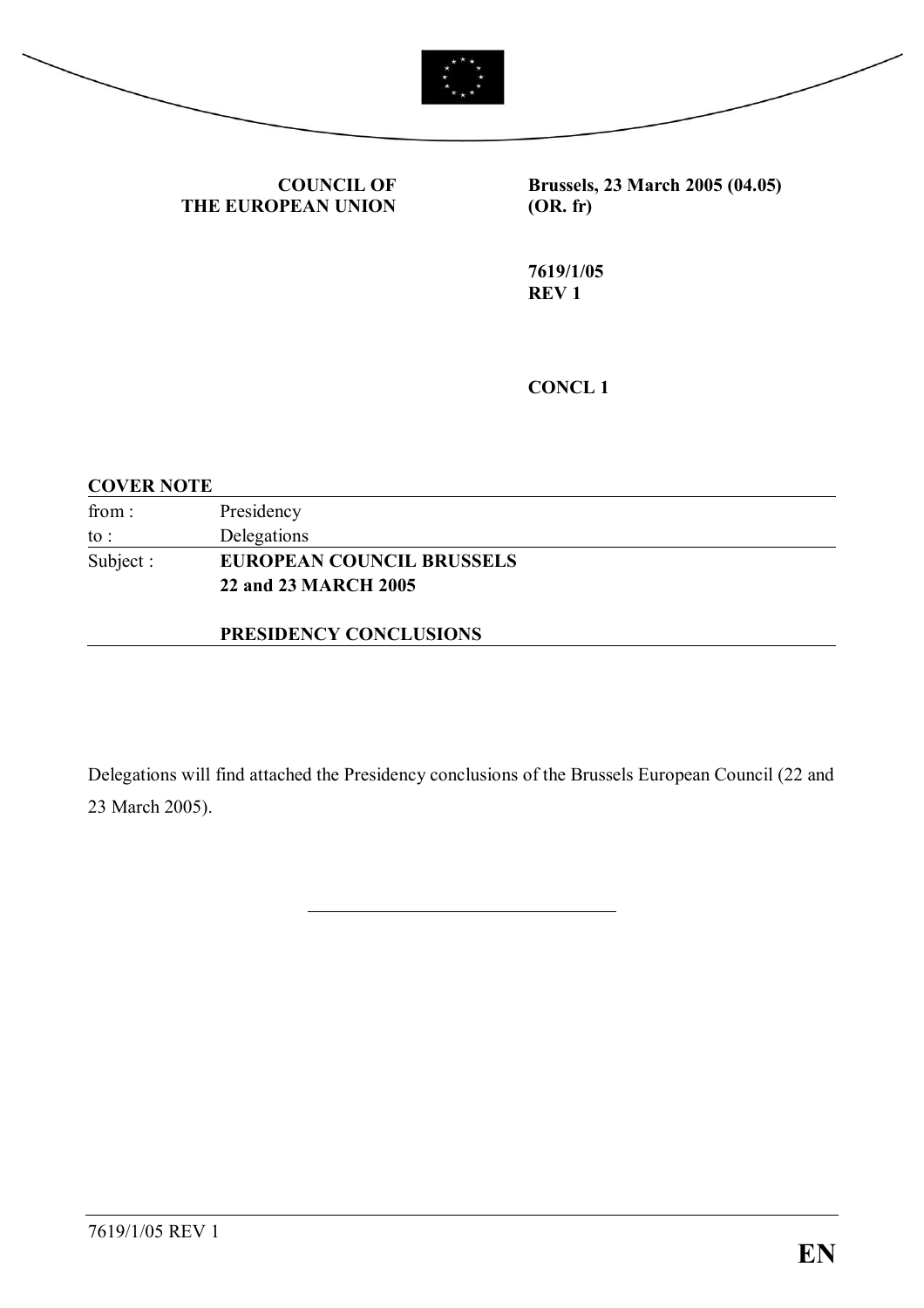- 1. The meeting was preceded by a presentation given by Mr Josep Borrell, President of the European Parliament, followed by an exchange of views. The President of the Commission took the opportunity to present the Commission's strategic objectives for 2005-2009. The Heads of State or Government took note and welcomed the close agreement between the Council, the European Parliament and the Commission on the Union's priorities, particularly with regard to legislative activity for the coming years.
- 2. The European Council discussed the following matters:
	- I. Stability and Growth Pact
	- II. Mid-term review of the Lisbon Strategy
	- III. Sustainable development
	- IV. Climate change
	- V. ITER
	- VI. Preparations for the UN Summit in September 2005
	- VII. Lebanon

I. STABILITY AND GROWTH PACT

3. The European Council endorses the report of the Council (ECOFIN) of 20 March 2005 (see Annex II) entitled "Improving the implementation of the Stability and Growth Pact" and approves its findings and proposals. The report updates and complements the Stability and Growth Pact, which consists of the European Council Resolution of Amsterdam and Council Regulations Nos 1466/97 and 1467/97. The Commission is invited to bring forward rapidly proposals for amending the Council Regulations.

 $\circ$ 

 $\circ$   $\circ$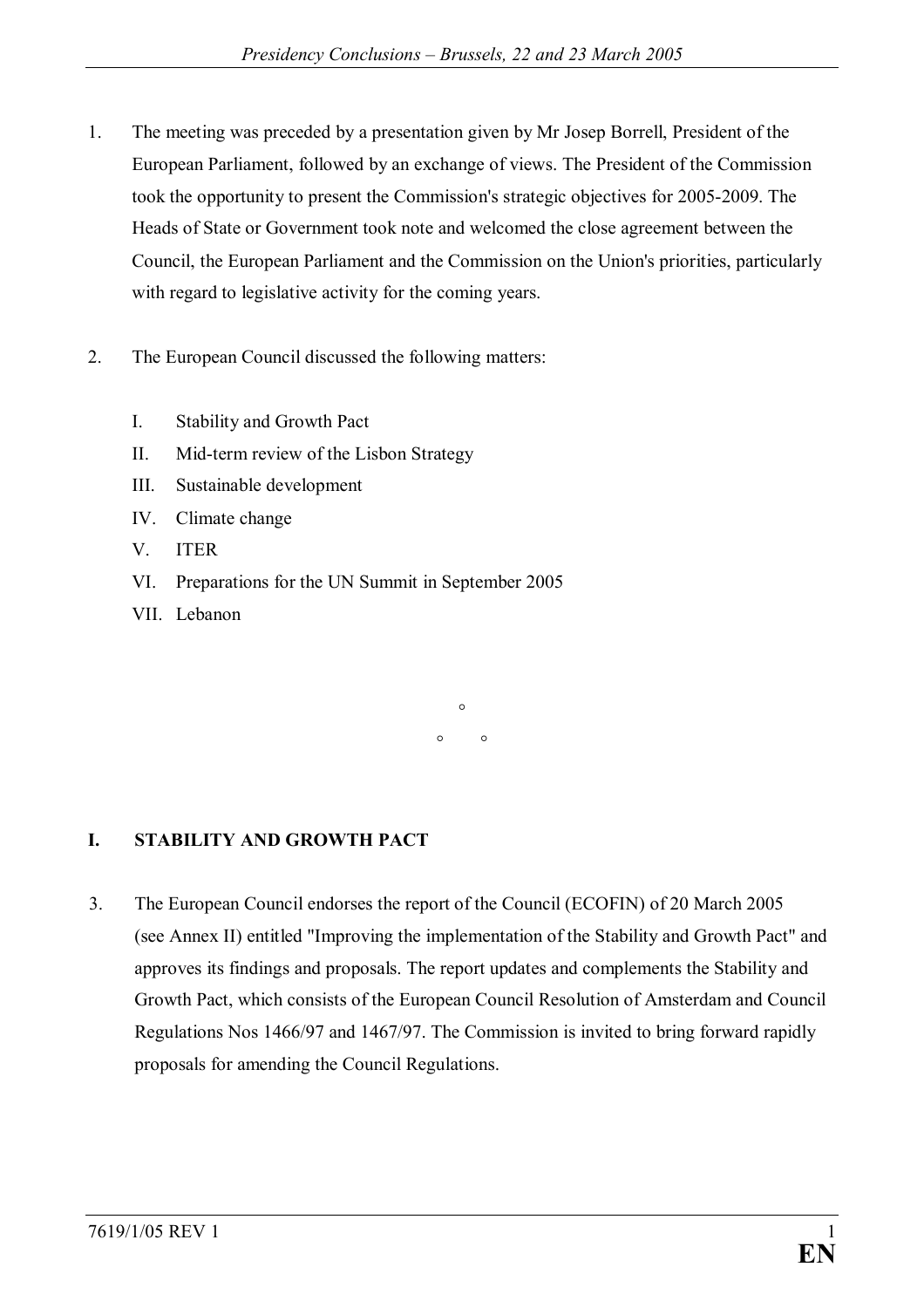# II. RELAUNCHING THE LISBON STRATEGY: A PARTNERSHIP FOR GROWTH AND EMPLOYMENT

#### A. A STRATEGY FOR TODAY'S WORLD

- 4. Five years after the launch of the Lisbon Strategy, the results are mixed. Alongside undeniable progress, there are shortcomings and obvious delays. Given the challenges to be met, there is a high price to pay for delayed or incomplete reforms, as is borne out by the gulf between Europe's growth potential and that of its economic partners. Urgent action is therefore called for.
- 5. To that end, it is essential to relaunch the Lisbon Strategy without delay and re-focus priorities on growth and employment. Europe must renew the basis of its competitiveness, increase its growth potential and its productivity and strengthen social cohesion, placing the main emphasis on knowledge, innovation and the optimisation of human capital.
- 6. To achieve these objectives, the Union must mobilise to a greater degree all appropriate national and Community resources – including the cohesion policy – in the Strategy's three dimensions (economic, social and environmental) so as better to tap into their synergies in a general context of sustainable development. Alongside the governments, all the other players concerned – parliaments, regional and local bodies, social partners and civil society – should be stakeholders in the Strategy and take an active part in attaining its objectives.
- 7. At the same time, the financial perspective for 2007-2013 will have to provide the Union with adequate funds to carry through the Union's policies in general, including the policies that contribute to the achievement of the Lisbon priorities. Sound macroeconomic conditions are essential to underpin the efforts in favour of growth and employment. The amendments to the Stability and Growth Pact will contribute to this and at the same time enable Member States to play a full role in relaunching long-term growth.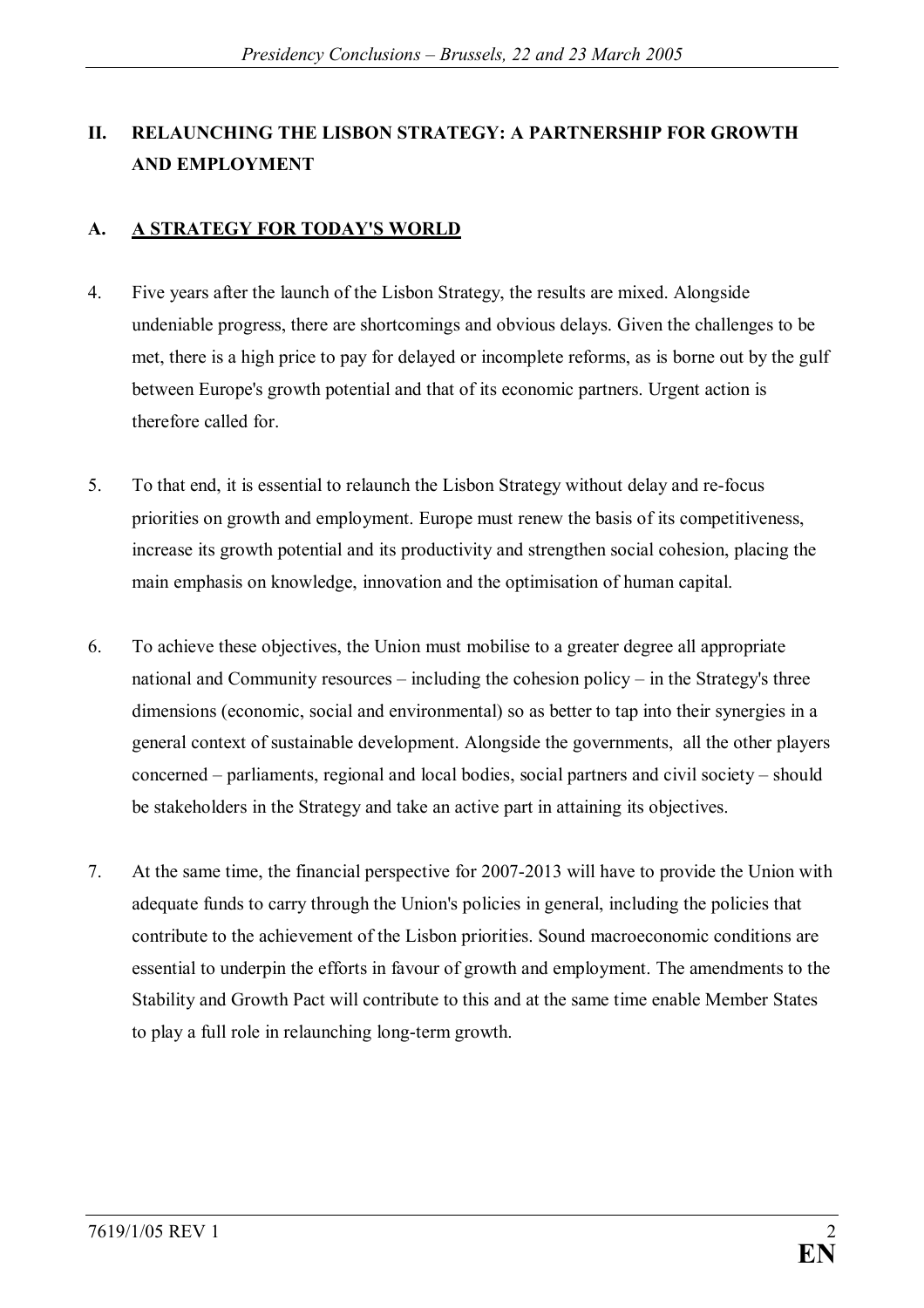- 8. The European Council welcomes the Commission communication Working together for growth and jobs  $-A$  new start for the Lisbon Strategy submitted for the mid-term review. It welcomes the important contributions in this context by the European Parliament, the Committee of the Regions, the Economic and Social Committee and the social partners. In the light of these proposals, the European Council asks the Commission, Council and Member States to relaunch the Strategy without delay on the basis of the following elements centred on growth and employment.
- 9. The European Council welcomes the commitment expressed by the social partners at the Tripartite Summit on 22 March. It calls on the social partners to submit a common work programme for growth and employment in the context of their respective areas of competence.

 In addition, it urges the European Economic and Social Committee to set up with Member States' economic and social committees and other partner organisations an interactive network of civil society initiatives aimed at promoting the implementation of the strategy.

## B. VITAL STRANDS OF THE RELAUNCH

### Knowledge and innovation – engines of sustainable growth

10. The European area of knowledge should enable undertakings to build new competitive factors, consumers to benefit from new goods and services and workers to acquire new skills. With that in mind, it is important to develop research, education and all forms of innovation insofar as they make it possible to turn knowledge into an added value and create more and better jobs. Moreover, in the years to come, a genuine dialogue must be encouraged among those directly involved in the knowledge-based society in the public and private sectors.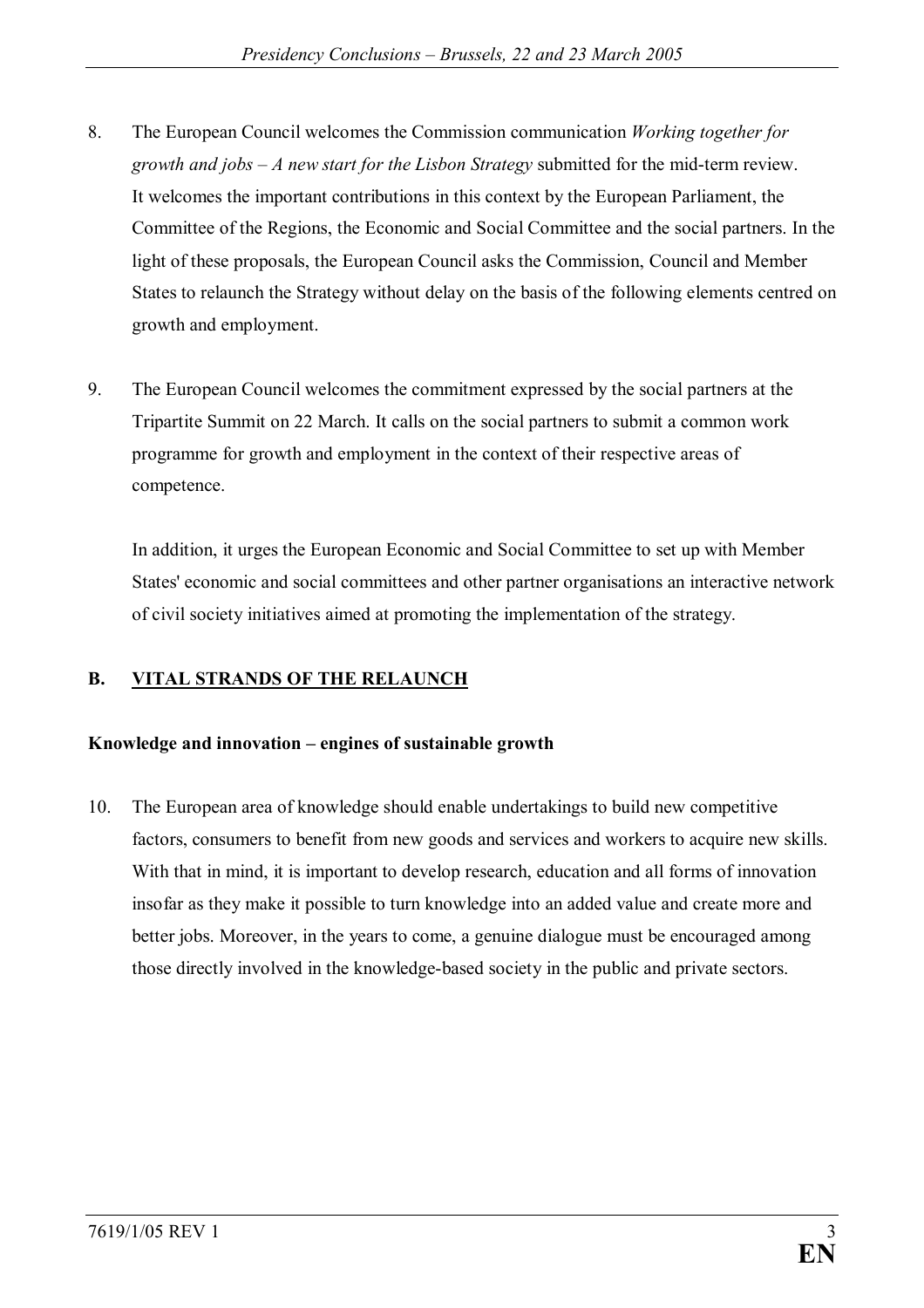- 11. In the field of R&D, the overall objective of 3% investment is maintained, with an adequate split between private and public investment. Specific intermediate levels need to be set out at national level. This objective will be obtained *inter alia* by tax incentives for private investment, a better leverage effect of public investment and by a modernised management of research institutions and universities.
- 12. The 7th Framework Programme for Research and Development will lend fresh impetus to a European research area for the benefit of all Member States by enhancing European cooperation, mobilising private investment in areas crucial to competitiveness and helping to fill the technology gap. The programme should act as a lever on national research budgets. The attraction which Europe holds for researchers should be enhanced by an effective improvement in the conditions under which they move and practise their profession. The creation of a European Research Council to support cutting-edge research and basic research would be significant in this context. Work on the European space programme will make it possible to exploit the capacity for innovation and the considerable potential in this sector.
- 13. Member States should develop their innovation policies in the light of their specific characteristics and inter alia with the following objectives: establishing support mechanisms for innovative SMEs, including high-tech start-ups, promoting joint research between undertakings and universities, improving access to risk capital, refocusing public procurement on innovative products and services, developing partnerships for innovation and innovation centres at regional and local level.
- 14. The new Community Competitiveness and Innovation Programme should, for its part, lend great impetus to innovation throughout the European Union by establishing a new mechanism for financing innovative SMEs with a high growth potential, by streamlining and strengthening the technical support network for innovation in undertakings, and by supporting the development of regional centres and European networks for innovation.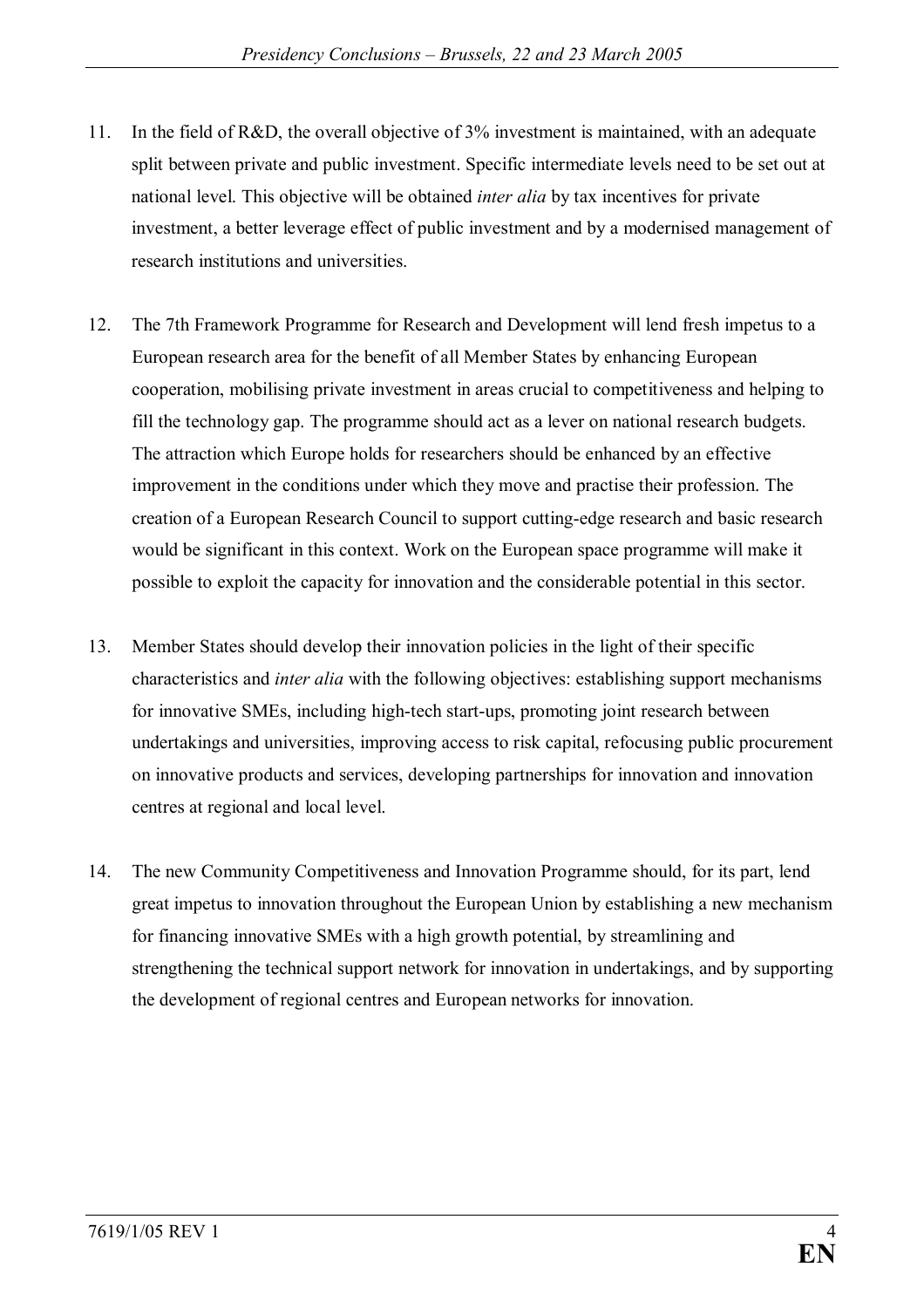- 15. The European Council notes the Commission's intention to submit a proposal on the establishment of a European Technology Institute.
- 16. Europe needs a solid industrial fabric throughout its territory. The necessary pursuit of an active industrial policy means strengthening the competitive advantages of the industrial base while ensuring the complementarity of the action at national, trans-national and European level. This objective will be pursued *inter alia* by means of technological initiatives based on public-private partnerships and the organisation of technological platforms aimed at setting long-term research agendas. The Commission will report back on its preparatory work on the subject by June.
- 17. The European Investment Bank will have to extend its Structured Finance Facility to R&D projects and, together with the Commission, explore new ways of using Community funds as levers for EIB loans.
- 18. It is essential to build a fully inclusive information society, based on widespread use of information and communication technologies (ICTs) in public services, SMEs and households. To that end, the i2010 initiative will focus on ICT research and innovation, content industry development, the security of networks and information, as well as convergence and interoperability in order to establish a seamless information area.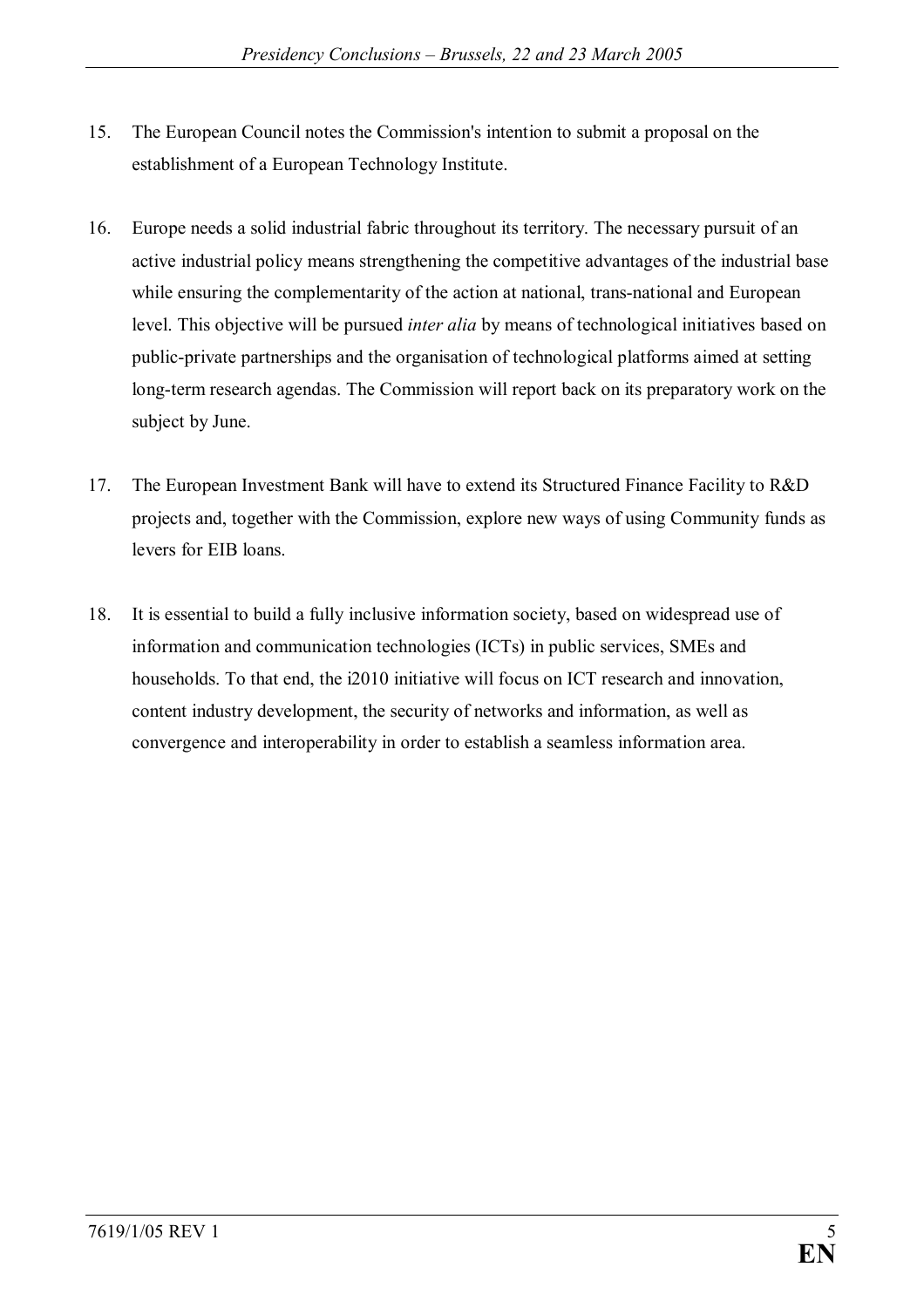19. The European Council reiterates the important contribution of environment policy to growth and employment, and also to the quality of life, in particular through the development of eco-innovation and eco-technology as well as the sustainable management of natural resources, which lead to the creation of new outlets and new jobs. It emphasises the importance of energy efficiency as a factor in competitiveness and sustainable development and welcomes the Commission's intention of producing a European initiative on energy efficiency and a Green Paper in 2005. Eco-innovation and environmental technology should be strongly encouraged, particularly in energy and transport, with particular attention paid to SMEs and to promoting eco-technology in public procurement. In addition to its growth in the internal market, this sector has considerable export potential. The European Council invites the Commission and the Member States to implement the action plan for eco-technology as a matter of urgency, including by specific actions on a time scale agreed with economic operators. The European Council reaffirms the importance of the objective of halting the loss of biological diversity between now and 2010, in particular by incorporating this requirement into other policies, given the importance of biodiversity for certain economic sectors.

#### An attractive area in which to invest and work

- 20. In order to encourage investment and provide an attractive setting for business and work, the European Union must complete its internal market and make its regulatory environment more business-friendly, while business must in turn develop its sense of social responsibility. There is also a need for efficient infrastructure aimed *inter alia* at the problem of missing links, high-standard, affordable general-interest services and a healthy environment based on sustainable consumption and production and a high quality of life.
- 21. The European Council calls on Member States to spare no effort in honouring the commitments given in Barcelona in March 2002 as regards – among other things – the transposition of Directives.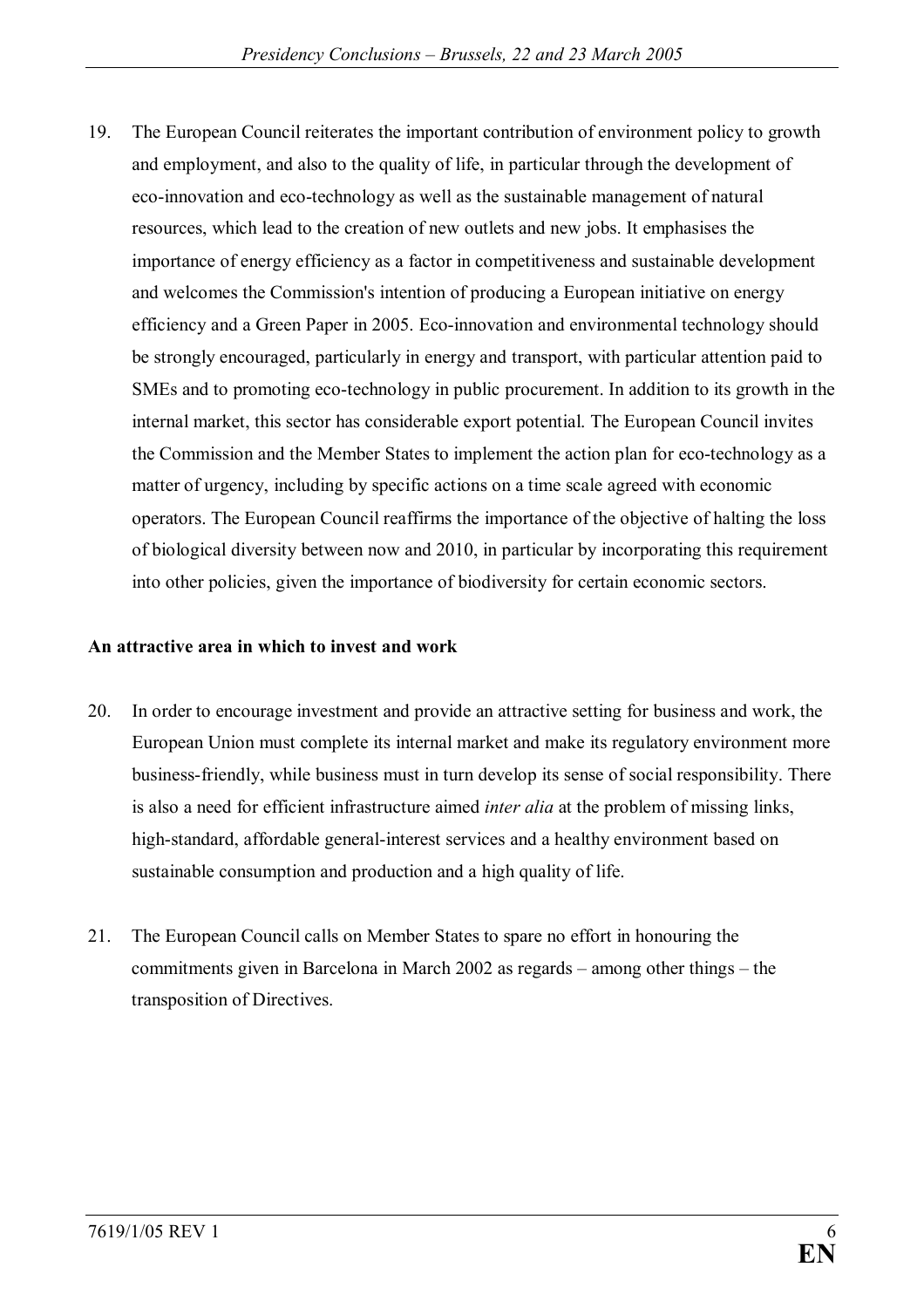22. For the completion of the internal market, the European Council has identified the following priority areas:

In order to promote growth and employment and to strengthen competitiveness, the internal market of services has to be fully operational while preserving the European social model. In the light of this ongoing debate which shows that the directive as it is currently drafted does not fully meet these requirements, the European Council requests all efforts to be undertaken within the legislative process in order to secure a broad consensus that meets all these objectives.

The European Council notes that effective services of general economic interest have an important role to play in a competitive and dynamic economy.

Any agreement on REACH must reconcile environmental and health protection concerns with the need to promote the competitiveness of European industry, while paying particular attention to SMEs and their ability to innovate.

23. In addition to an active competition policy, the European Council calls on Member States to continue working towards a reduction in the general level of State aid, while making allowance for any market failures. This movement must be accompanied by a redeployment of aid in favour of support for certain horizontal objectives such as research and innovation and the optimisation of human capital. The reform of regional aid should also foster a high level of investment and ensure a reduction in disparities in accordance with the Lisbon objectives.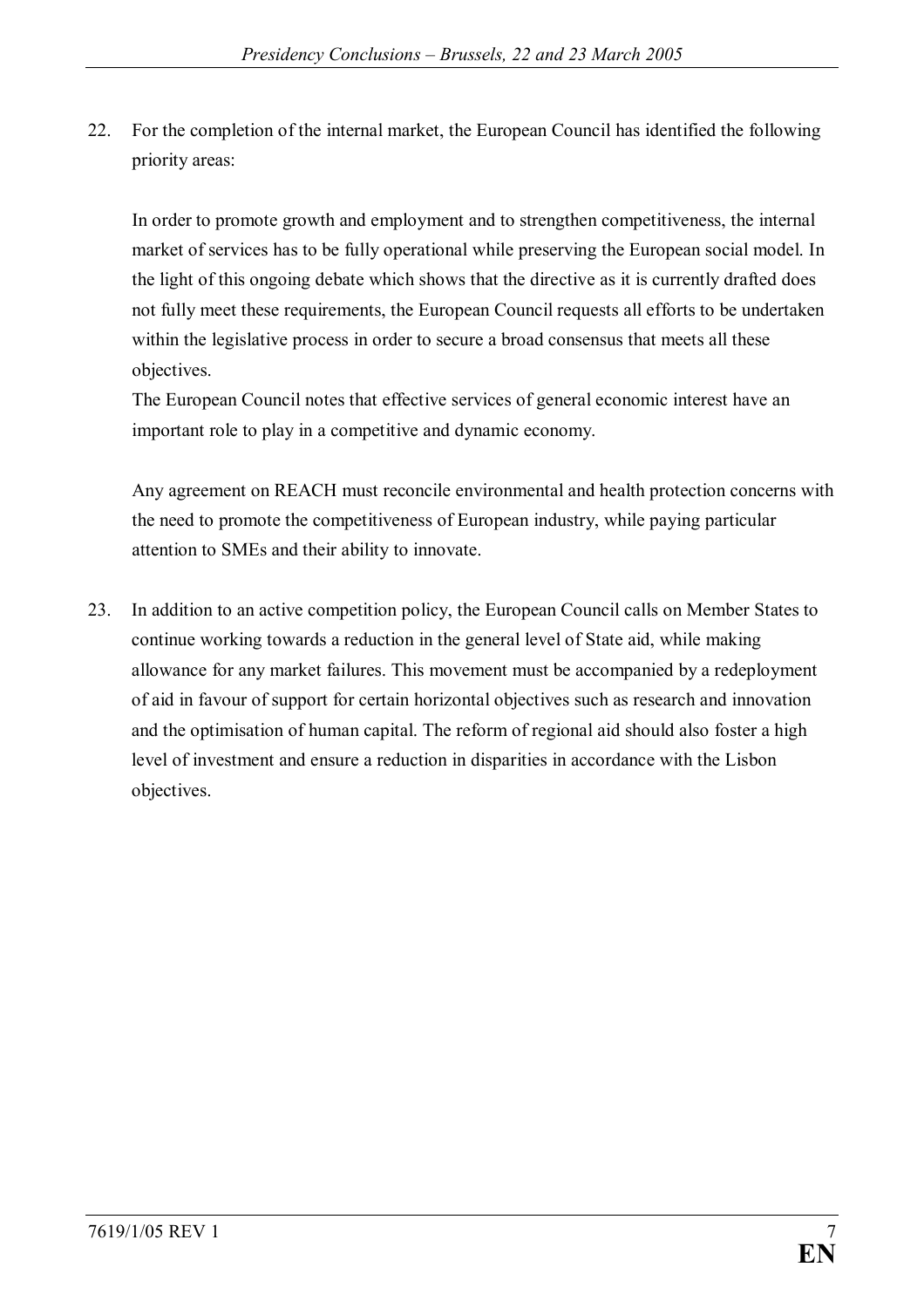- 24. The European Council reiterates the importance it attaches to improving the regulatory environment and urges that work press ahead – as envisaged by, among other things, the initiative of the six Presidencies and the Operational Programme of the Council for 2005 – in preparation for an overall assessment at one of its forthcoming meetings. It notes the communication submitted by the Commission and stresses the need for firm action along these lines at both European and national level. The European Council requests the Commission and the Council to consider a common methodology for measuring administrative burdens with the aim of reaching an agreement by the end of 2005. That agreement should take advantage of the results of the Commission's pilot projects which are due in the course of 2005. It calls on the Commission to develop its impact-analysis system in accordance with its communication, to work together with the Council to ensure faster progress in the context of simplification and, lastly, to take initiatives to encourage the participation of all players directly concerned by this process. It stresses that initiatives taken in the context of improving the regulatory environment must not themselves turn into administrative burdens.
- 25. Small and medium-sized enterprises play a key role for growth and employment and participate in developing the industrial fabric. Member States should therefore continue with their policies to cut red tape, introduce one-stop contact points and provide access to credit, micro-loans, other forms of financing and accompanying services. Access by SMEs to Community programmes is also of major importance. The Commission and Member States are also called on to make best use of support networks for SMEs; to this end, they should swiftly identify, with national and regional social partners and, as far as possible, with chambers of commerce, the rationalisation and cooperation measures required.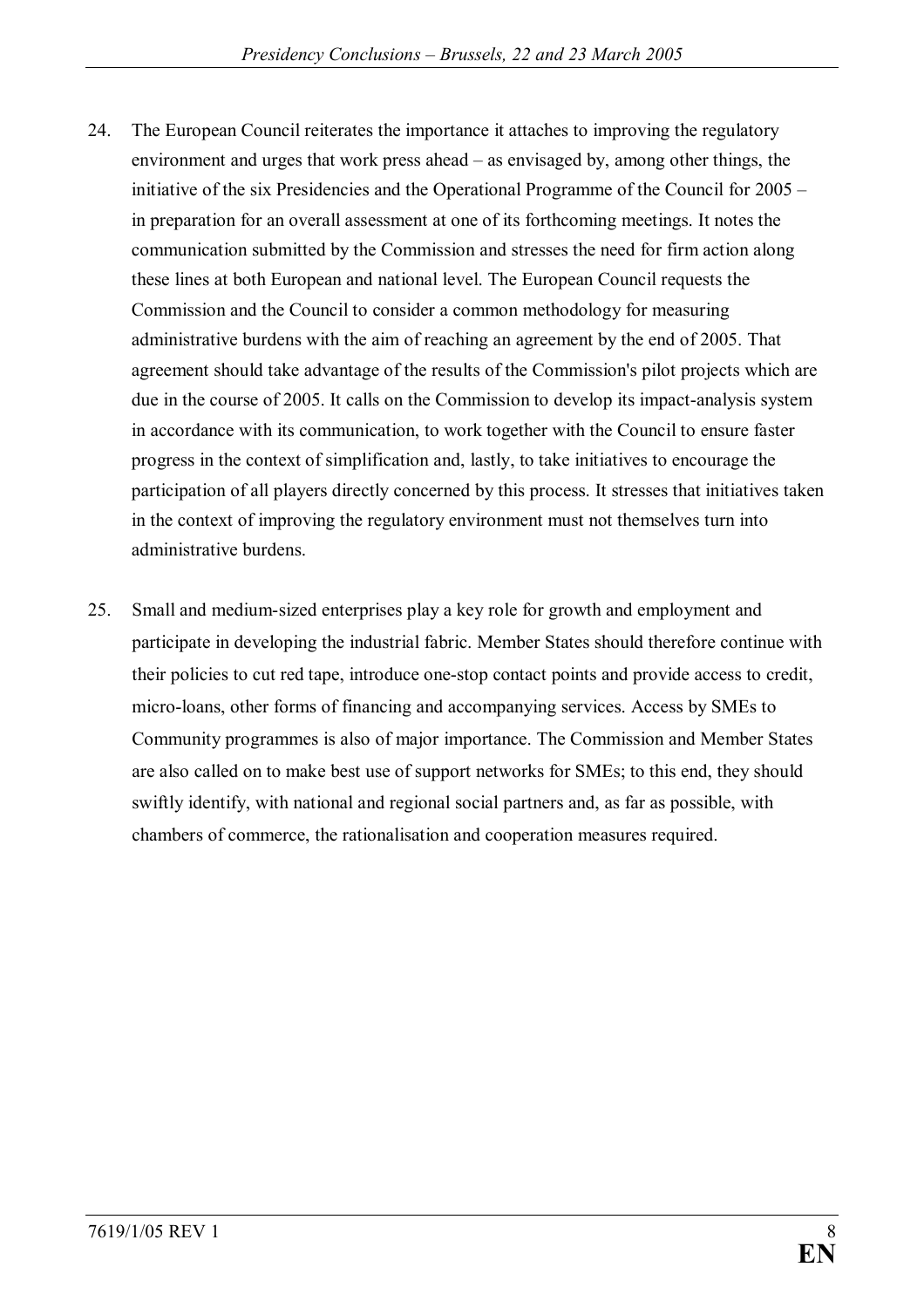- 26. The European Council would urge the European Investment Fund to diversify its activities, in particular towards the financing of innovative SMEs through individual-investor (business-angel) and technology-transfer networks. Flexible funding suited to such activities should be found, together with the Commission. This action should also be supported by the new Community competitiveness and innovation programme.
- 27. The single market must in addition be based on a physical internal market free of interoperability and logistical constraints. Deployment of high-speed networks in poorly served regions is a prerequisite for the development of a knowledge-based economy. In general, infrastructure investment will boost growth and bring greater economic, social and environmental convergence. Under the growth initiative and quick-start programmes, the European Council emphasises the importance of carrying out the priority projects in the field of transport and energy networks and calls on the Union and the Member States to keep up their investment efforts and to encourage public-private partnerships.
- 28. The open global economy offers new opportunities for stimulating growth, competitiveness and redeployment in Europe's economy. The European Council recognises the importance of reaching an ambitious, balanced agreement in the Doha negotiations and the value of developing bilateral and regional free-trade agreements; pursuit of that objective must be accompanied by a sustained effort to ensure international convergence of standards, including as regards respect for intellectual property rights.

### Growth and employment making for social cohesion

29. The European Council welcomes the Commission communication on the social agenda, which will help to achieve the Lisbon Strategy objectives by reinforcing the European social model based on the quest for full employment and greater social cohesion.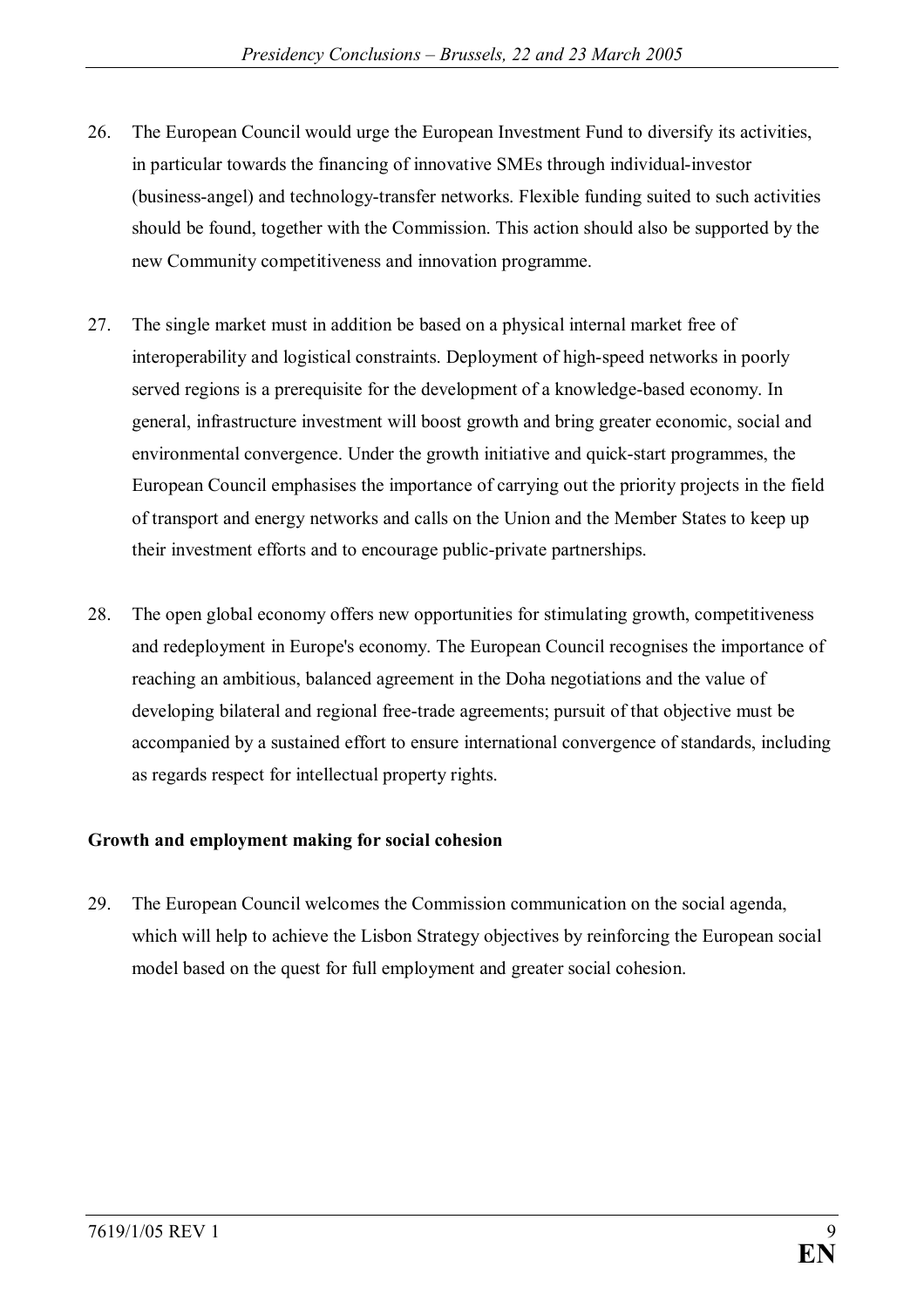30. Raising employment rates and extending working life, coupled with reform of social protection systems, provide the best way of maintaining the present level of social protection.

 The Commission will reflect in the context of its ongoing work on the relaunch of Lisbon on issues arising about how to ensure sustainable funding of our social model and will report to the European Council in the autumn.

- 31. The objectives of full employment, job quality, labour productivity and social cohesion must be reflected in clear and measurable priorities: making work a real option for everyone, attracting more people into the labour market, improving adaptability, investing in human capital, modernising social protection, promoting equal opportunities *inter alia* between men and women, and fostering social inclusion.
- 32. It is essential to attract more people into the labour market. This aim will be achieved by following the course of an active employment policy, of making work pay and of measures to reconcile working life and family life, including the improvement of child care facilities; priority must also be given to equal opportunities, active ageing strategies, encouraging social integration and converting undeclared work into lawful employment. New sources of jobs must also be developed in services to individuals and businesses, in the social economy, in town and country planning and environmental protection and in new industrial occupations, partly through promotion of local growth and employment partnerships.
- 33. New forms of work organisation and greater diversity of contractual arrangements for workers and businesses, better combining flexibility with security, will contribute to adaptability. Emphasis should also be placed on better anticipation and management of economic change.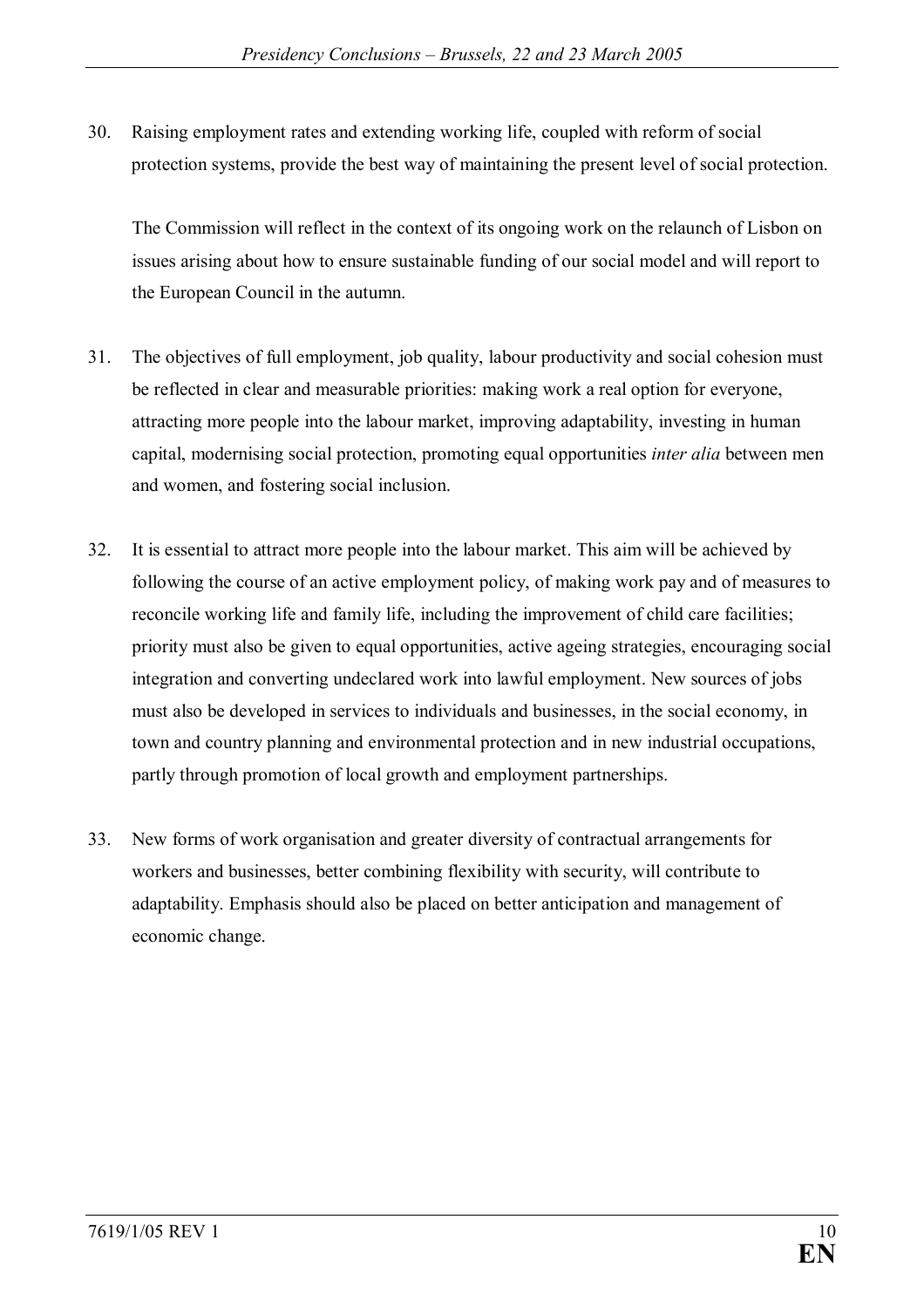- 34. Human capital is Europe's most important asset. Member States should step up their efforts to raise the general standard of education and reduce the number of early school-leavers, in particular by continuing with the Education and Training 2010 work programme. Lifelong learning is a sine qua non if the Lisbon objectives are to be achieved, taking into account the desirability of high quality at all levels. The European Council calls on Member States to make lifelong learning an opportunity open to all in schools, businesses and households. Particular attention should be paid to the availability of lifelong learning facilities for low-skilled workers and for the staff of small and medium-sized enterprises. The European Council therefore calls for the early adoption of the programme which the Commission will shortly be submitting in this connection. Availability should also be facilitated by means of working time organisation, family support services, vocational guidance and new forms of cost-sharing.
- 35. The European education area should be developed by encouraging geographical and occupational mobility. The European Council would point to the importance of disseminating the Europass and of adopting the Directive on recognition of professional qualifications in 2005 and a European qualifications framework in 2006.
- 36. Social inclusion policy should be pursued by the Union and by Member States, with its multifaceted approach, focusing on target groups such as children in poverty.
- 37. A return to sustained and sustainable growth requires greater demographic dynamism, improved social and vocational integration and fuller utilisation of the human potential embodied by European youth. To this end, the European Council has adopted the European Youth Pact set out in Annex I as one of the instruments contributing to the achievement of the Lisbon objectives.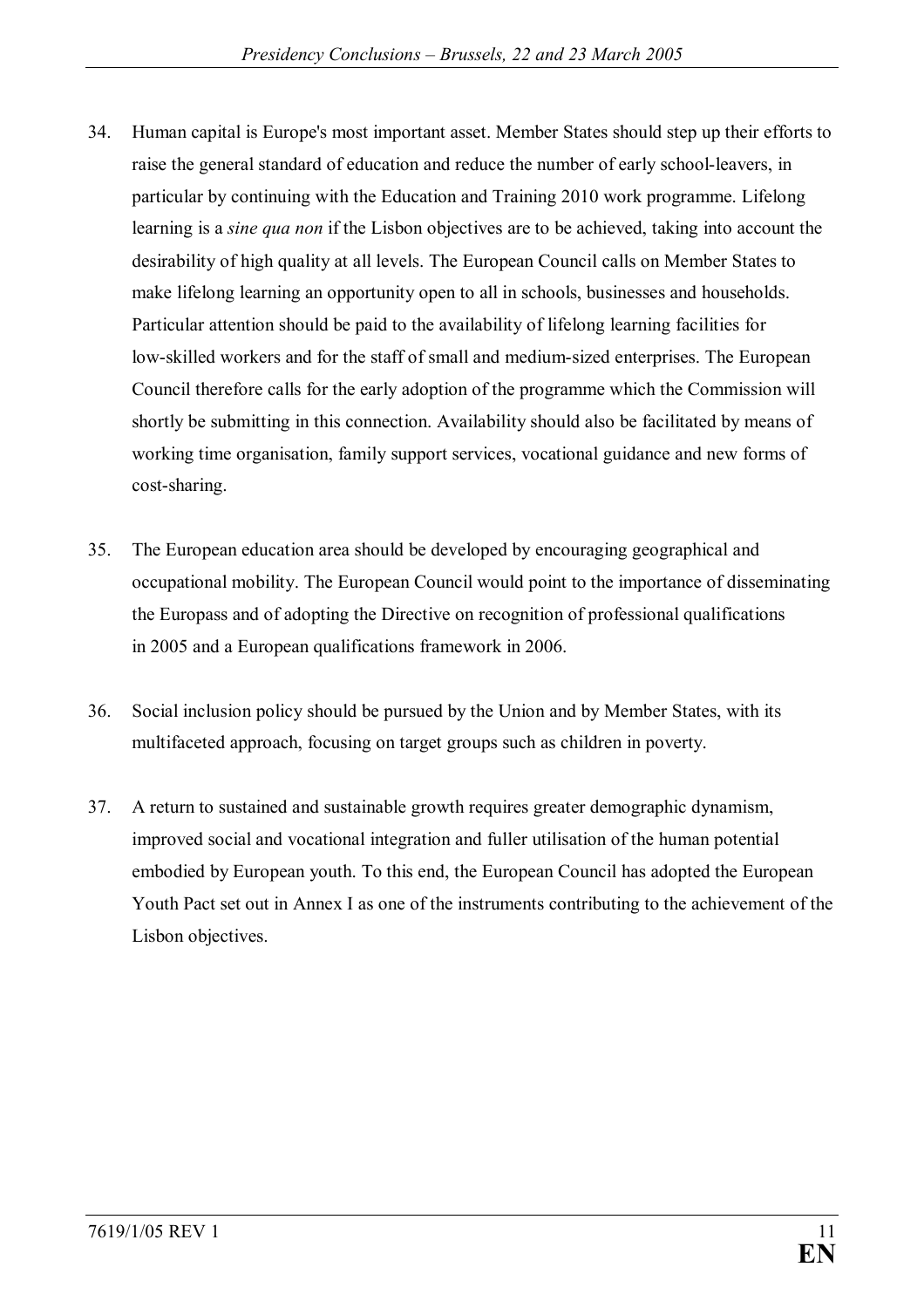#### C. IMPROVING GOVERNANCE

- 38. It is important that EU and Member States' action should make a bigger and more practical contribution to growth and employment. Accordingly, a simplified arrangement will be introduced. Its aim is threefold: to facilitate the identification of priorities while maintaining the overall balance of the strategy and the synergy between its various components; to improve the implementation of those priorities on the ground by increasing the Member States' involvement; and to streamline the monitoring procedure so as to give a clearer picture of national implementation of the strategy.
- 39. This new approach, based on a three-year cycle which starts this year and will have to be renewed in 2008, will comprise the following steps:
	- (a) The starting-point of the cycle will be the Commission's synoptic document ("strategic report"). This report will be examined in the relevant Council configurations and discussed at the spring European Council meeting, which will establish political guidelines for the economic, social and environmental strands of the strategy.
	- (b) In accordance with the procedures laid down in Articles 99 and 128 of the Treaty and on the basis of the European Council conclusions, the Council will adopt a set of "integrated guidelines" consisting of two elements: broad economic policy guidelines (BEPGs) and employment guidelines (EGs). As a general instrument for coordinating economic policies, the BEPGs should continue to embrace the whole range of macroeconomic and microeconomic policies, as well as employment policy insofar as this interacts with those policies; the BEPGs will ensure general economic consistency between the three strands of the strategy.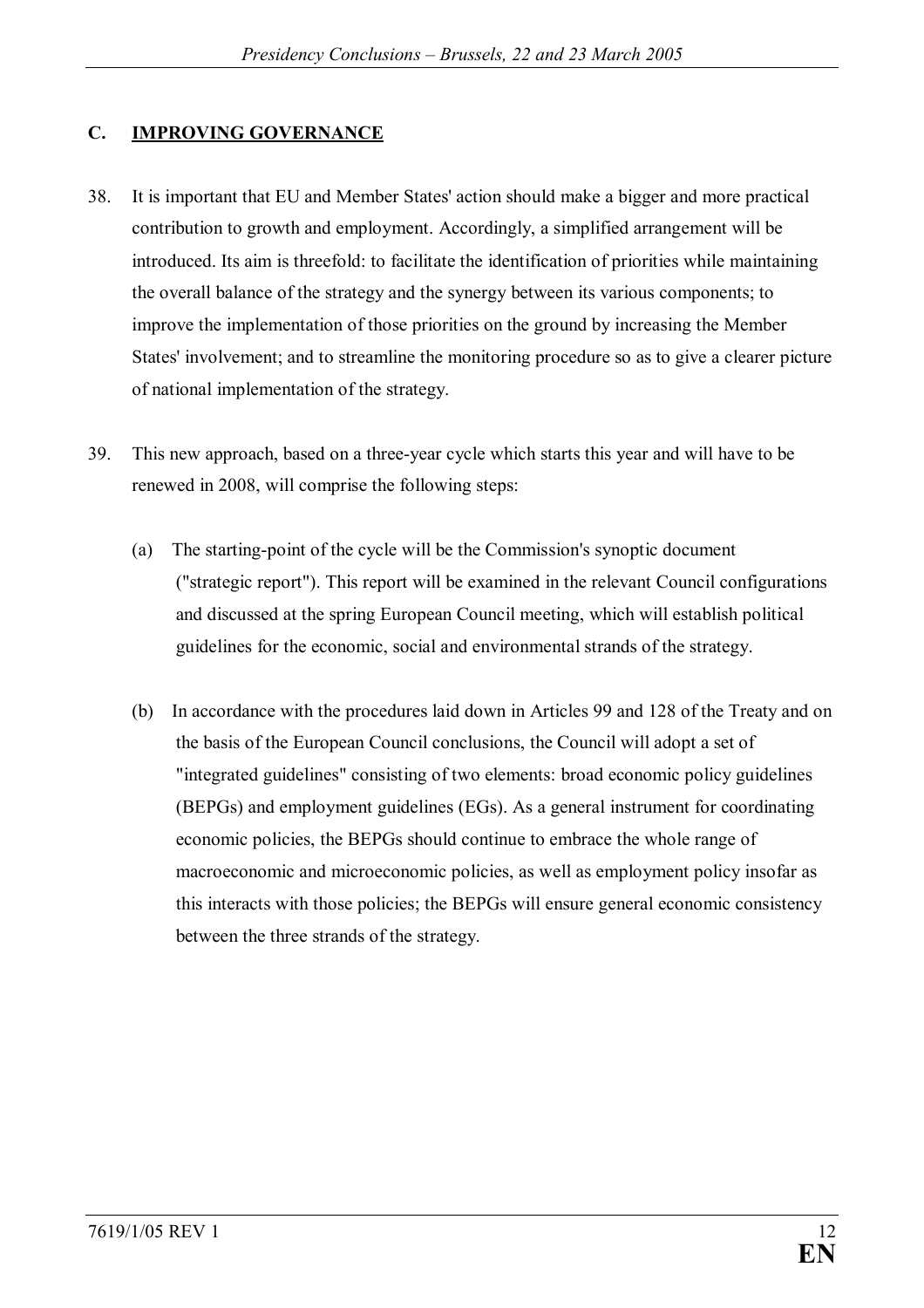- (c) On the basis of the "integrated guidelines":
	- Member States will draw up, on their own responsibility, "national reform programmes" geared to their own needs and specific situation. Consultations on these programmes will be held with all stakeholders at regional and national level, including parliamentary bodies in accordance with each Member State's specific procedures. The programmes will make allowance for national policy cycles and may be revised in the event of changes in the situation. Member States will enhance their internal coordination, where appropriate by appointing a Lisbon national coordinator;
	- on its side, the Commission will present, as a counterpart to the national programmes, a "Community Lisbon programme" covering all action to be undertaken at Community level in the interests of growth and employment, taking account of the need for policy convergence.
- (d) The reports on follow-up to the Lisbon Strategy sent to the Commission by Member States each year – including the application of the open method of coordination – will now be grouped in a single document clearly distinguishing between the different areas of action and setting out all measures taken during the previous twelve months to implement the national programmes; the first such document will be submitted in the autumn of 2006.
- (e) The Commission will report on the implementation of the three strands of the strategy each year. On the basis of the Commission's assessment, the European Council will review progress every spring and decide on any necessary adjustments to the integrated guidelines.
- (f) For the BEPGs, the existing multilateral surveillance arrangements will apply.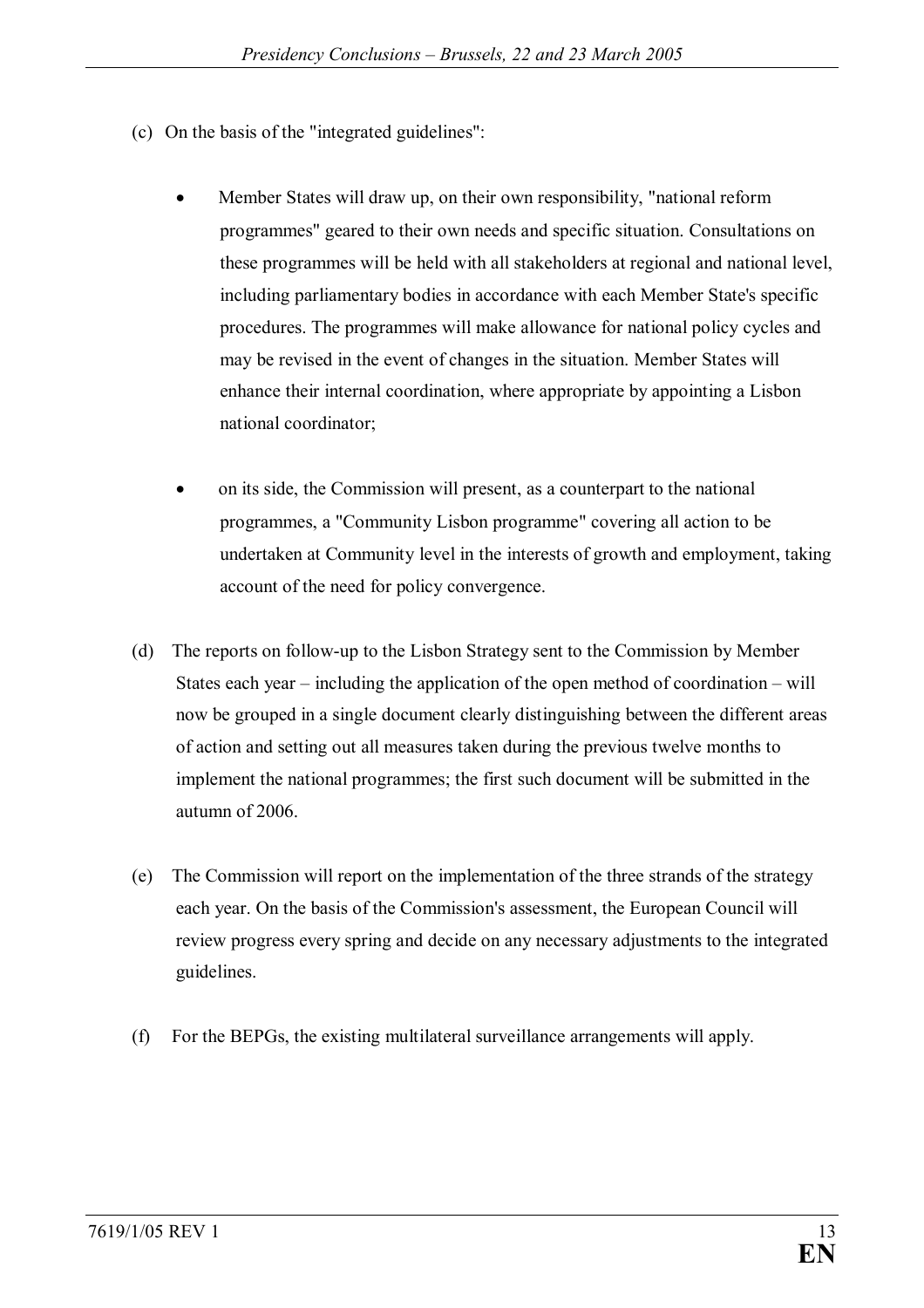- 40. At the end of the third year of each cycle, the integrated guidelines, the national reform programmes and the Community Lisbon programme will be renewed in accordance with the procedure described above, taking as the starting-point a strategic report by the Commission, based on an overall assessment of progress during the previous three years.
- 41. In 2005 the cycle will begin in April, with the Commission submitting integrated guidelines drawn up on the basis of these conclusions. Member States are asked to draw up their national reform programmes in autumn 2005.

## III. SUSTAINABLE DEVELOPMENT

42. On the occasion of the relaunch of the Lisbon Strategy, the European Council reaffirms that the Lisbon Strategy itself is to be seen in the wider context of the sustainable development requirement that present needs be met without compromising the ability of future generations to meet their own needs. The European Council agrees to adopt a declaration on guiding principles for sustainable development at its next meeting, in June 2005; that declaration will serve as a basis for renewing the sustainable development strategy adopted at the European Council meeting in Göteborg in 2001. The new, more comprehensive and more ambitious strategy, comprising targets, indicators and an effective monitoring procedure, should be based on a positive long-term vision and should fully integrate the internal and the external dimensions. The new strategy will be adopted by the end of 2005 and the Commission will be submitting the appropriate proposals in due course.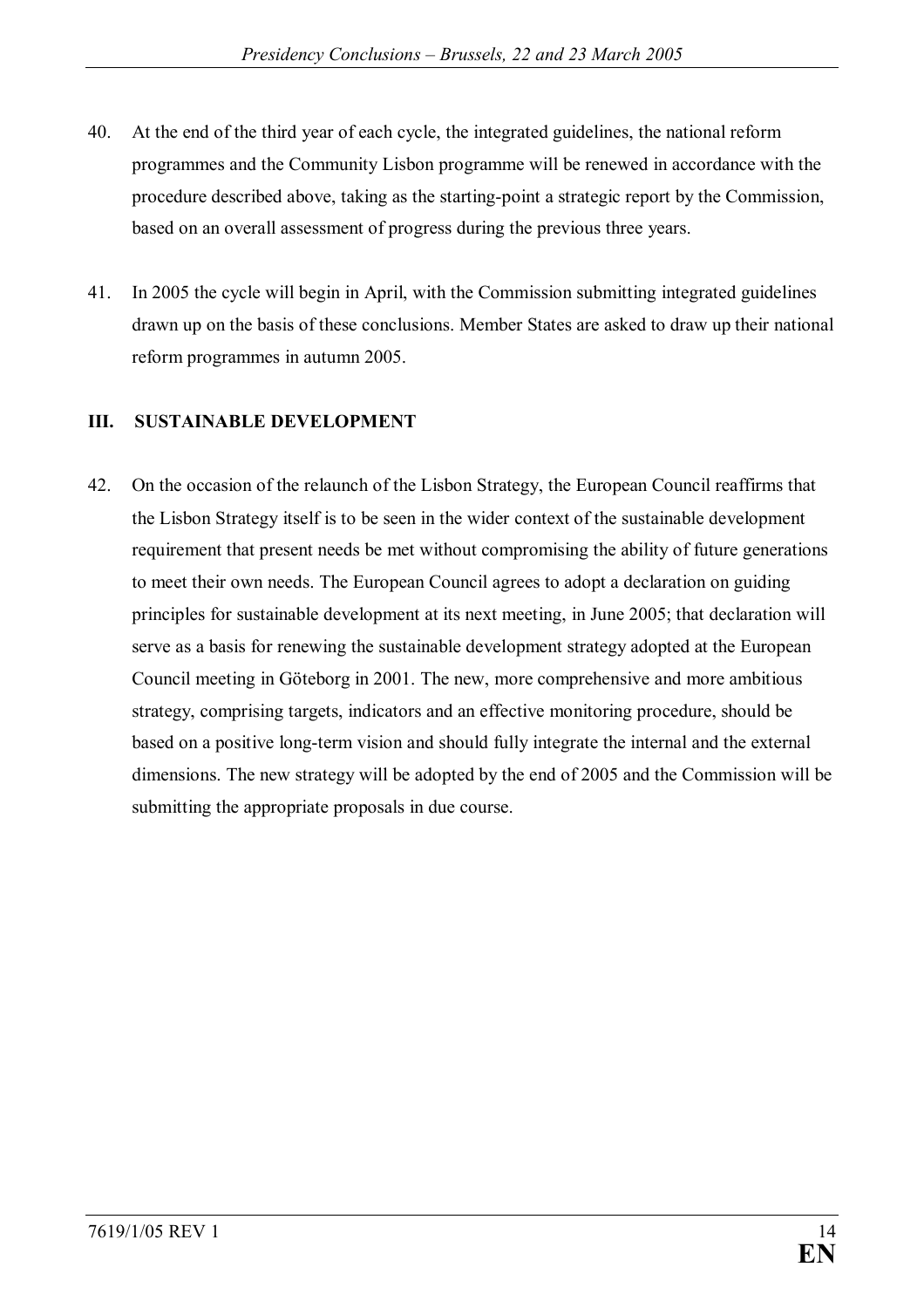### IV. CLIMATE CHANGE

- 43. The European Council acknowledges that climate change is likely to have major negative global environmental, economic and social implications. It confirms that, with a view to achieving the ultimate objective of the UN Framework Convention on Climate Change, the global annual mean surface temperature increase should not exceed 2ºC above pre-industrial levels.
- 44. The European Council notes with great satisfaction the entry into force of the Kyoto Protocol. In this respect, it wishes in particular to congratulate the Russian Federation on having ratified the Protocol.
- 45. The European Council welcomes the Commission communication entitled "Winning the battle against global climate change" and calls on the Commission to continue its cost-benefit analysis of  $CO<sub>2</sub>$  reduction strategies.
- 46. The European Council emphasises the EU's determination to reinvigorate the international negotiations by:
	- exploring options for a post-2012 arrangement in the context of the UN climate change process, ensuring the widest possible cooperation by all countries and their participation in an effective and appropriate international response;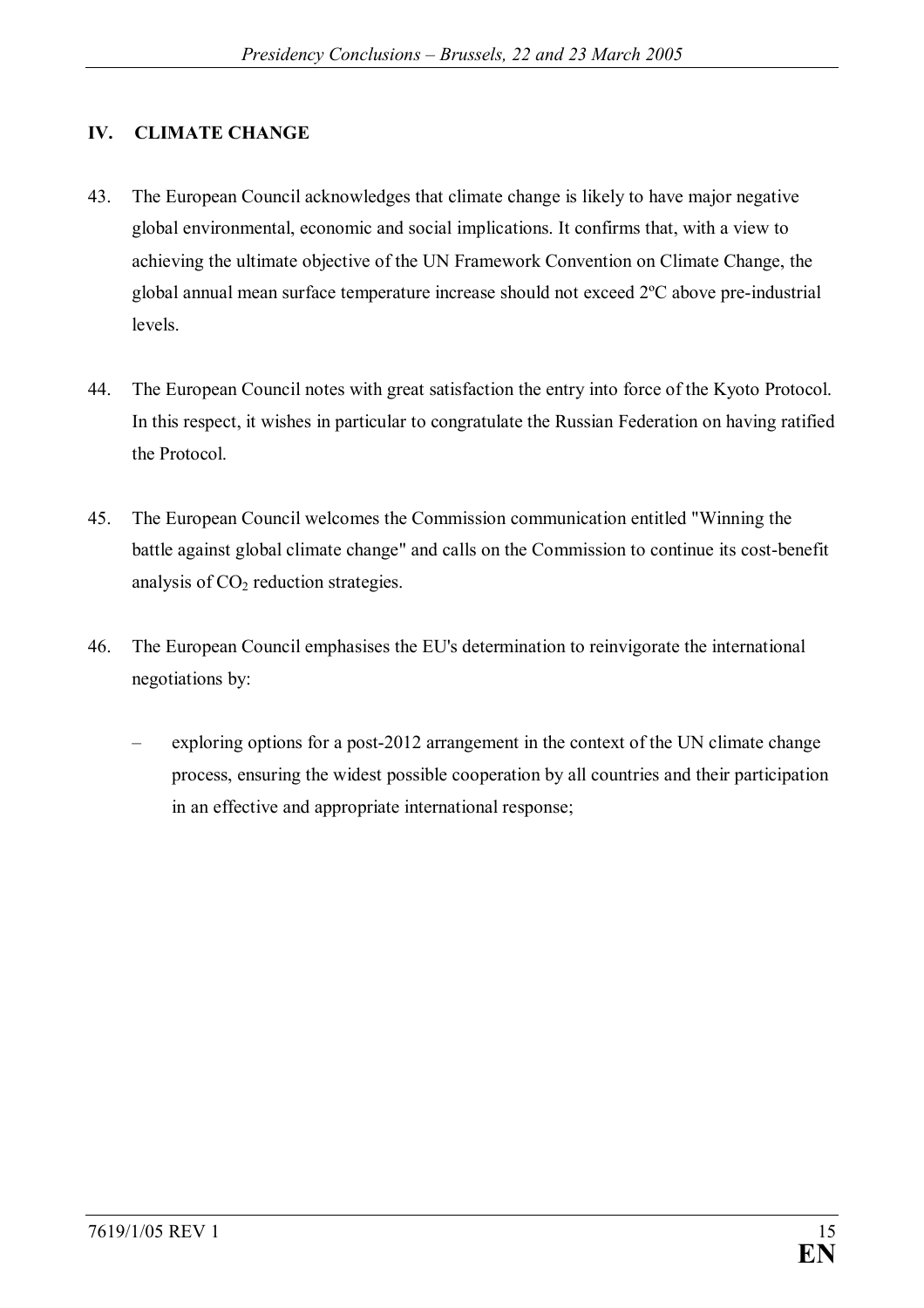- developing a medium and long-term EU strategy to combat climate change, consistent with meeting the 2<sup>o</sup>C objective. In view of the global emission reductions required, global joint efforts are needed in the coming decades, in line with the common but differentiated responsibilities and respective capabilities, including significantly enhanced aggregate reduction efforts by all economically more advanced countries. Without prejudging new approaches for differentiation between parties in a future fair and flexible framework, the EU looks forward to exploring with other parties strategies for achieving necessary emission reductions and believes that, in this context, reduction pathways for the group of developed countries in the order of 15-30% by 2020, compared to the baseline envisaged in the Kyoto Protocol, and beyond, in the spirit of the conclusions of the Environment Council, should be considered. These reduction ranges will have to be viewed in the light of future work on how the objective can be achieved, including the cost-benefit aspect. Consideration should also be given to ways of effectively involving major energy-consuming countries, including those among the emerging and developing countries;
- promoting cost-efficient measures to cut emissions.

The European Council will keep this issue under regular review.

### V. ITER

47. The European Council stresses the need to begin building the international thermonuclear experimental reactor on the European site by the end of 2005 and calls on the Commission to make every effort to achieve that aim, in particular by finalising the international agreement by July 2005.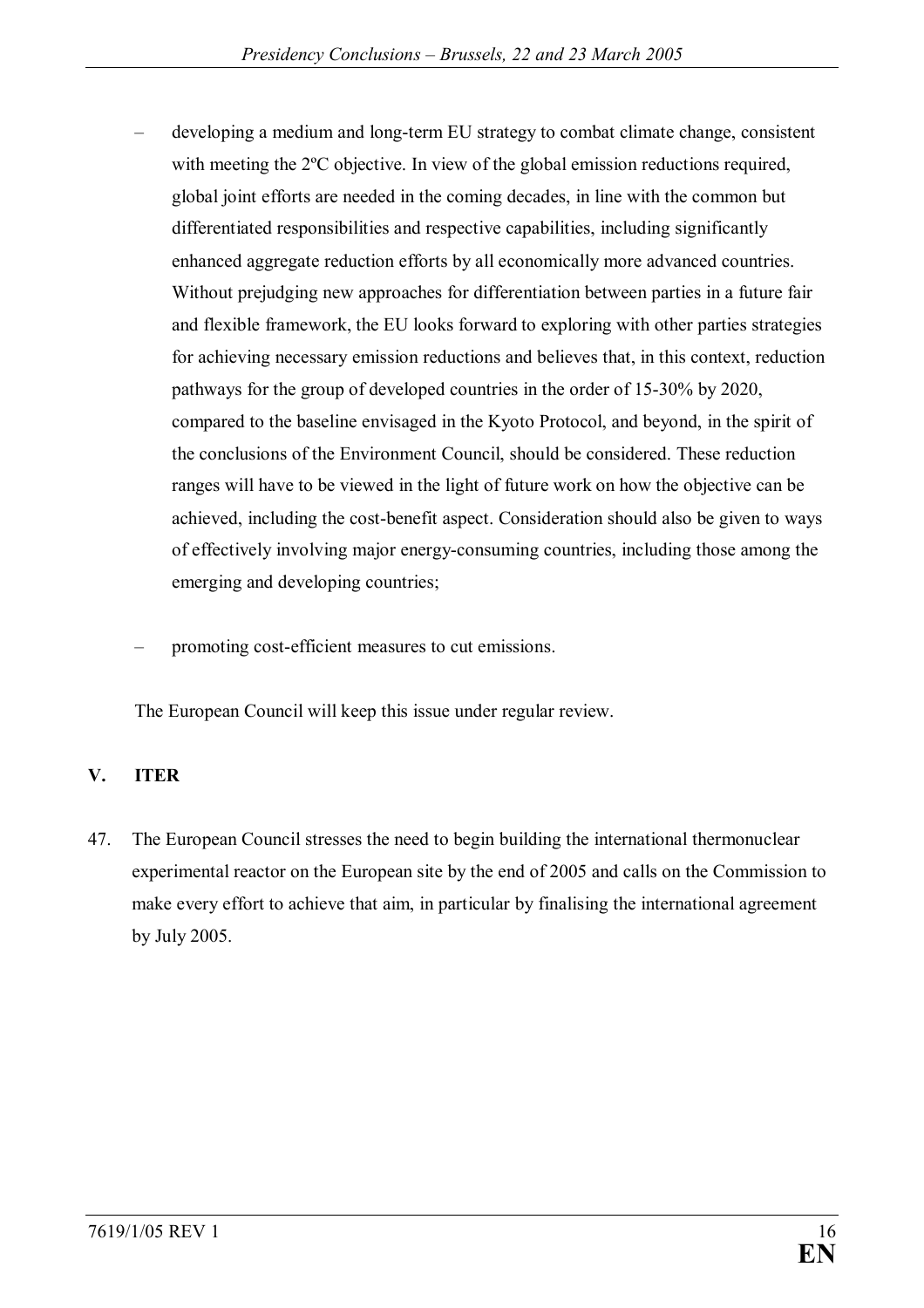#### VI. PREPARATIONS FOR THE UN SUMMIT IN SEPTEMBER 2005

- 48. The European Council welcomes the presentation by the United Nations Secretary-General on 21 March 2005 of his report entitled "In larger freedom: towards development, security and human rights for all", which makes a prime contribution to preparations for the United Nations summit in September 2005 on follow-up to the 2000 Millennium Declaration and to major United Nations conferences and summits. The European Council reaffirms that the Union is firmly resolved to play a major role within the United Nations in general and in preparations for the summit in particular. The European Union is determined that this process should result in the devising of common responses to the main development, security and human rights problems.
- 49. The European Council calls on the Commission and the Council to step up their work, particularly on the various development components, so as to finalise our positions on the various topics and enable the European Union to play an active part in the discussions ahead.

 The European Council underlines the particular importance of Africa in 2005. It welcomes the Commission's intention to submit early proposals designed to make a substantial contribution to the review of the Millennium Development Goals and to reinforce the Union's support for the African continent. It also takes note in this context of the recent report of the Commission for Africa.

50. The European Council would like to see a process of dialogue continued and stepped up at all levels with those country groupings and countries with which the Union maintains structured relations, in order to help drive forward convergence of positions with a view to achieving ambitious, balanced results at the summit in September 2005.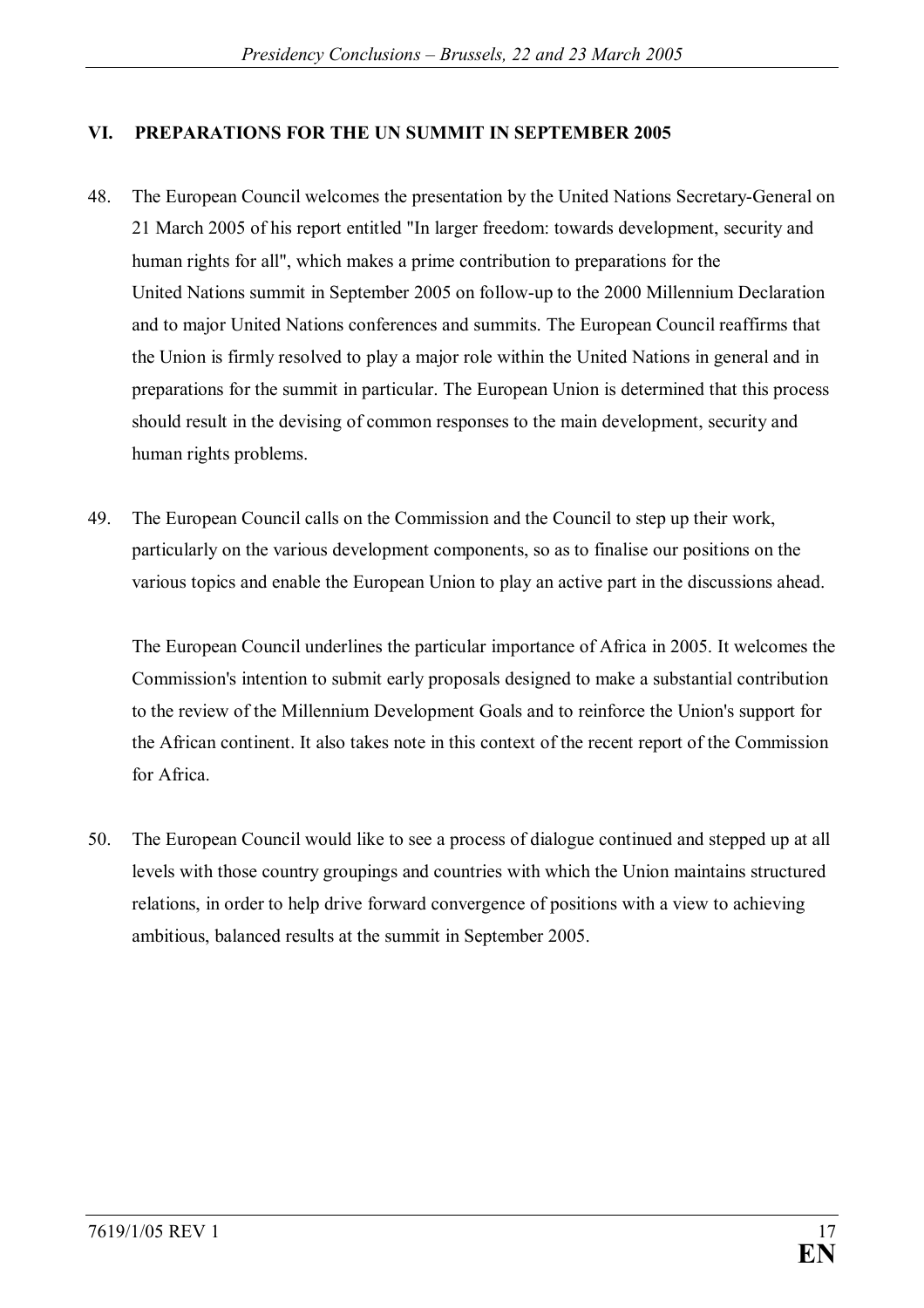### VII. LEBANON

- 51. The European Council endorses the conclusions adopted by the Council on 16 March 2005 concerning Lebanon. It reaffirms its commitment to a sovereign, independent and democratic Lebanon. It recalls the importance of UN Security Council Resolution 1559 and expresses its full support for the mission of the United Nations Secretary-General's Special Envoy.
- 52. The European Council calls on Syria to implement rapidly the pledges made by President Bashar al-Assad on 12 March 2005 to withdraw all Syrian troops and intelligence services from Lebanon. That withdrawal must be complete and must be carried out in accordance with a precise timetable.
- 53. The European Council hopes that a new government will be formed at an early date and that it can act in the interests of all Lebanese. That government will have to be able to organise free, fair and transparent elections on schedule, in accordance with the Lebanese constitution, without any outside interference or meddling. The European Union will keep a careful watch on the electoral process and stand ready to provide its assistance.

 $\overline{a}$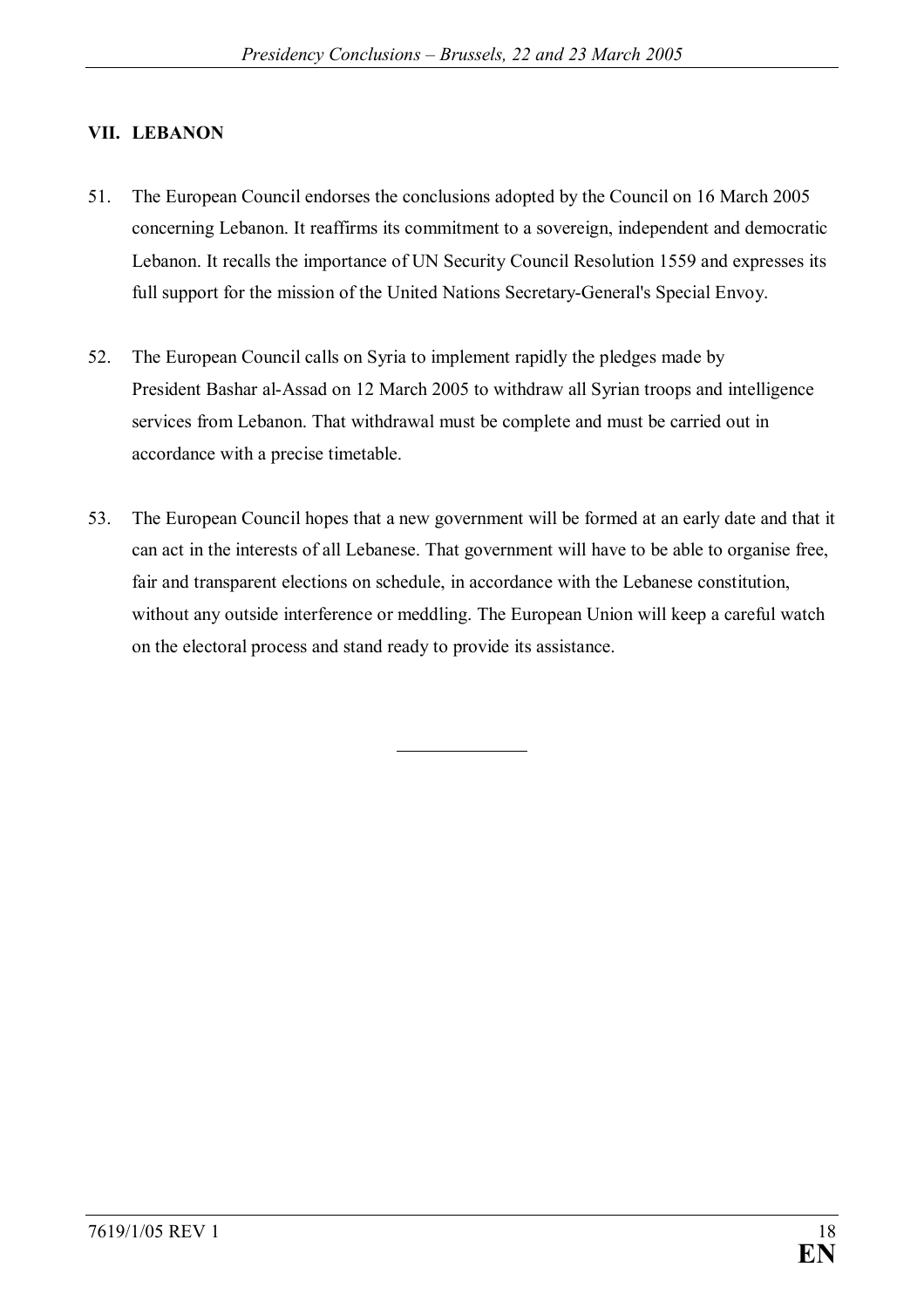### ANNEX I

### European Youth Pact

Against the background of Europe's ageing population, the European Council sees a need for young Europeans to benefit from a set of policies and measures forming a fully integrated part of the Lisbon Strategy. The Youth Pact aims to improve the education, training, mobility, vocational integration and social inclusion of young Europeans, while facilitating the reconciliation of working life and family life. The Pact should ensure the overall consistency of initiatives in these areas and provide the starting point for strong, ongoing mobilisation on behalf of young people. Its success depends on the involvement of all parties concerned, first and foremost national, regional and local youth organisations as well as the European Youth Forum, regional and local authorities and the social partners.

The European Council calls on the Union and Member States, each within the limits of its own powers and in particular under the European employment strategy and under social inclusion strategy, to draw upon the following lines of action:

#### Employment, integration and social advancement

- specifically monitoring policies for the sustained integration of young people into the labour market, in the context of the mutual learning programme on employment;
- endeavouring to increase employment of young people;
- giving priority under national social inclusion policy to improving the situation of the most vulnerable young people, particularly those in poverty, and to initiatives to prevent educational failure;
- inviting employers and businesses to display social responsibility in the area of vocational integration of young people;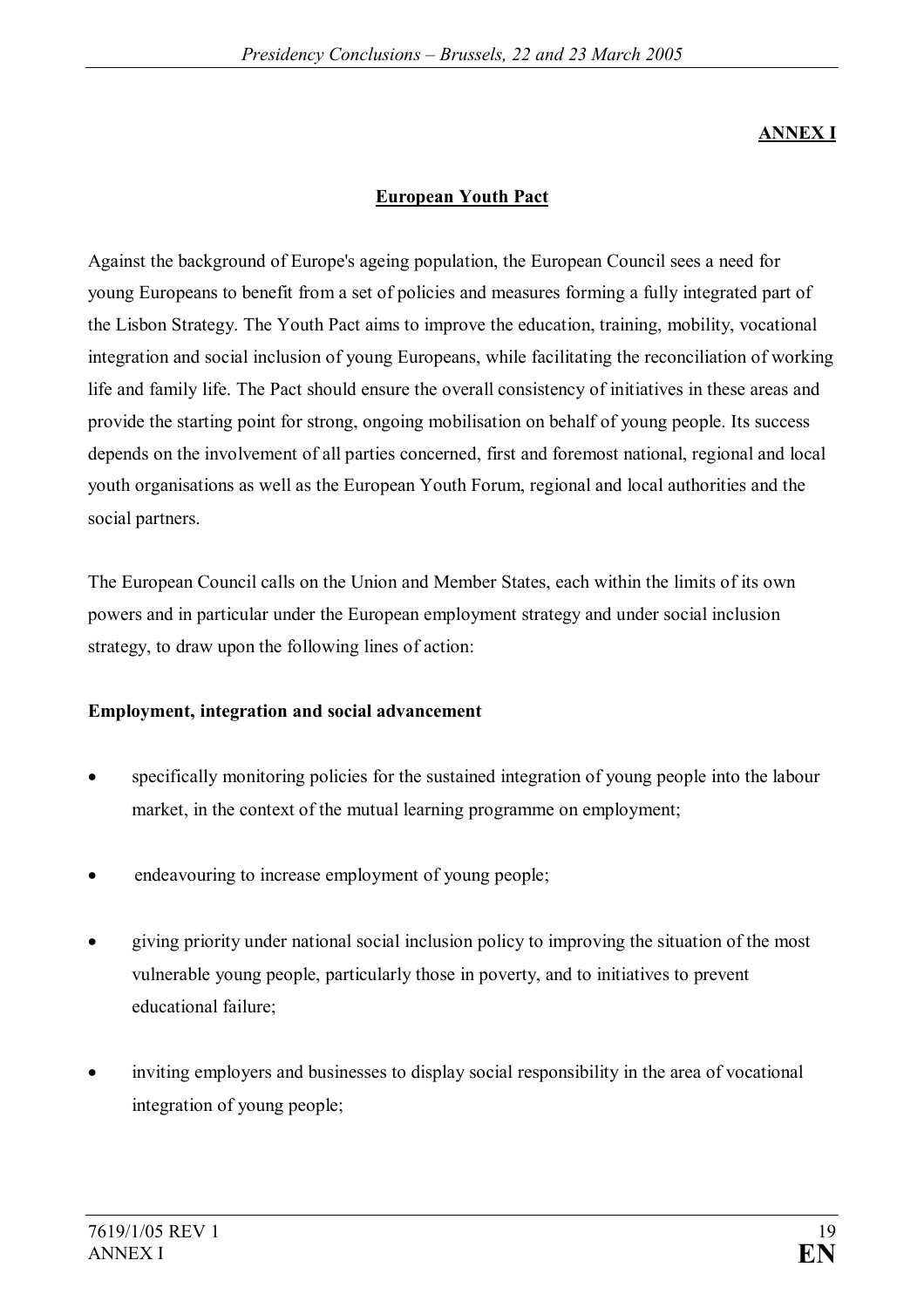• encouraging young people to develop entrepreneurship and promoting the emergence of young entrepreneurs.

### Education, training and mobility

- ensuring that knowledge matches the needs of a knowledge-based economy and, to this end, encouraging the development of a common set of core skills; in this context, concentrating primarily on the problem of drop-outs from the school system;
- expanding the scope for students to undertake a period of study in another Member State;
- encouraging mobility of young people by removing obstacles for trainees, volunteers and workers and for their families,
- for researchers, stepping up ongoing initiatives under the Marie Curie programme;
- developing, between Member States, closer cooperation on transparency and comparability of occupational qualifications and recognition of non-formal and informal education.

### Reconciliation of working life and family life

- promoting the reconciliation of working life and family life by sharing the responsibility between partners, particularly by expanding the child care network and developing innovative forms of work organisation;
- considering child-friendly policies, in the light of discussions on the Commission Green Paper on demographic change.

 $\overline{a}$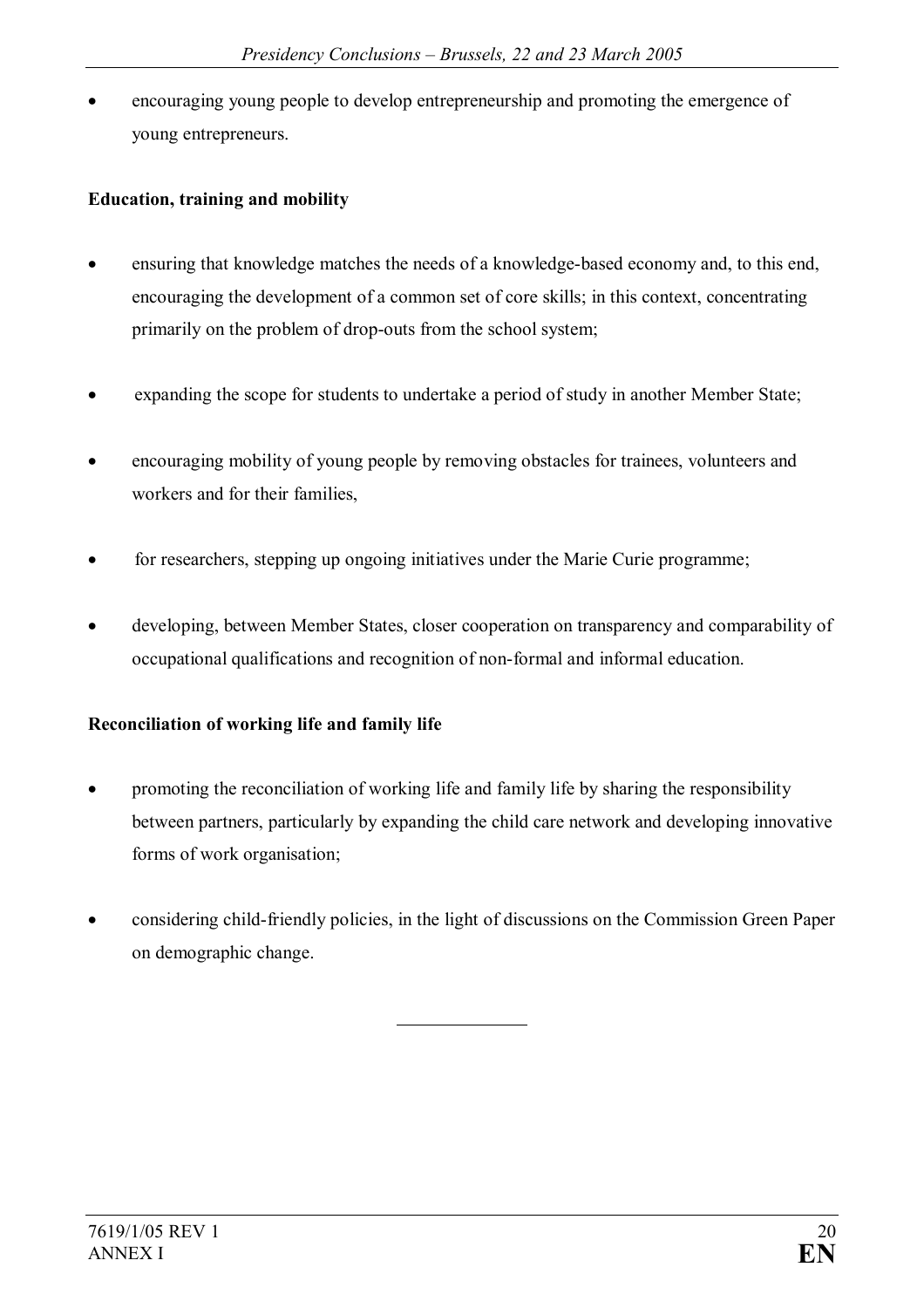#### ANNEX II

## Improving the implementation of the Stability and Growth Pact

– Council Report to the European Council –

This report presents proposals for strengthening and clarifying the implementation of the Stability and Growth Pact, with the aim of improving the coordination and monitoring of economic policies according to Article 99 of the Treaty and of avoiding excessive deficits as required by Article 104(1) of the Treaty.

The Council confirms that the Stability and Growth Pact, built on Treaty Articles 99 and 104, is an essential part of the macroeconomic framework of the Economic and Monetary Union. By requesting Member States to coordinate their budgetary policies and to avoid excessive deficits, it contributes to achieving macroeconomic stability in the EU and plays a key role in securing low inflation and low interest rates, which are essential contributions for delivering sustainable economic growth and job creation.

The Council recalls the Declaration on Article III-184 (annexed to the Final Act of the Constitution), which reaffirmed the European Council's commitment to the goals of the Lisbon Strategy - job creation, structural reforms, and social cohesion – and which stated on budgetary policy: "The Union aims at achieving balanced economic growth and price stability. Economic and budgetary policies thus need to set the right priorities towards economic reforms, innovation, competitiveness and strengthening of private investment and consumption in phases of weak economic growth. This should be reflected in the orientations of budgetary decisions at the national and Union level in particular through restructuring of public revenue and expenditure while respecting budgetary discipline in accordance with the Constitution and the Stability and Growth Pact."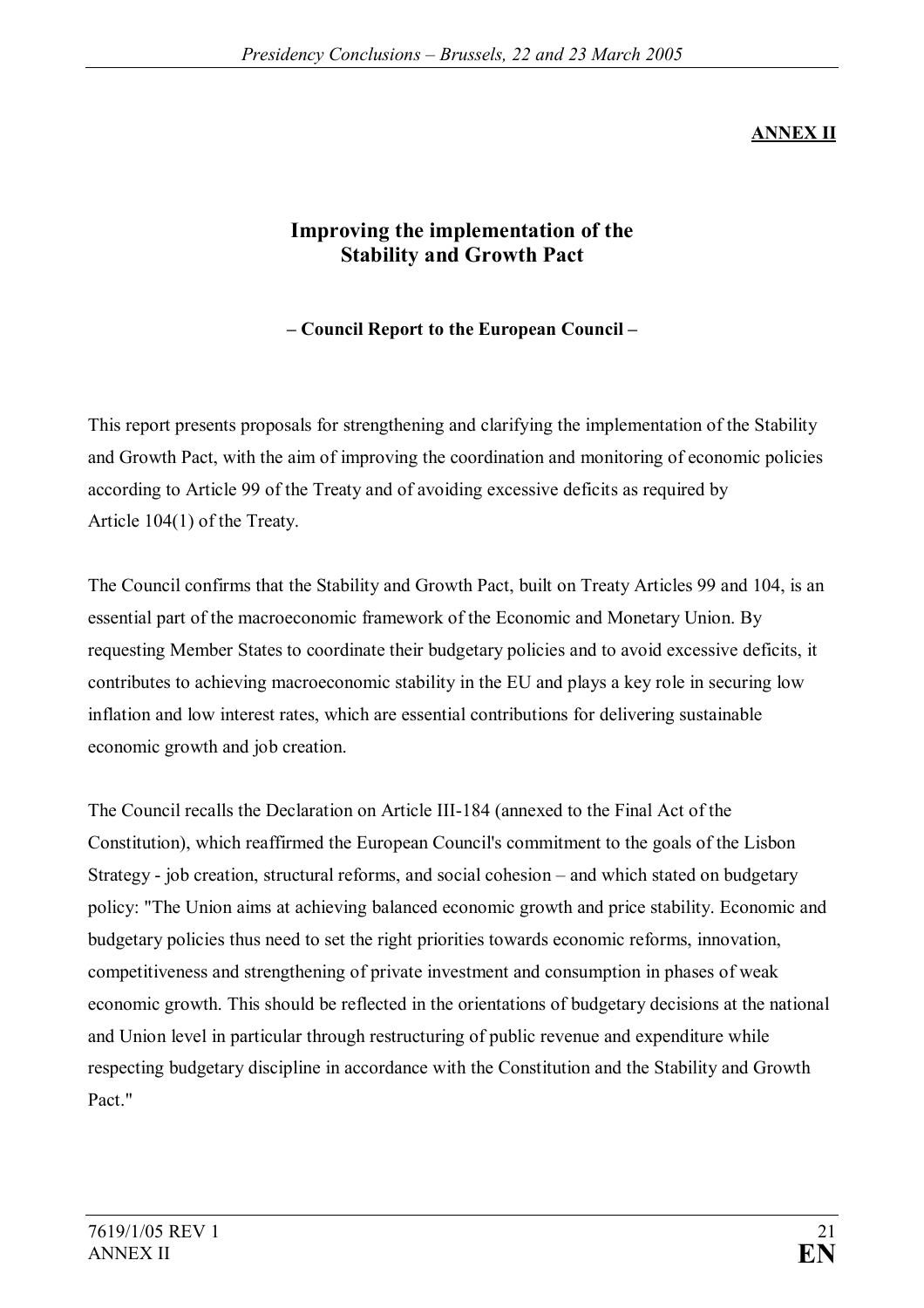The two nominal anchors of the Pact - the 3% of GDP reference value for the deficit ratio and the 60% of GDP reference value for the debt ratio - have proven their value and continue to be the centrepiece of multilateral surveillance. However, the European Council noted in June 2004 the need to strengthen and to clarify the implementation of the Stability and Growth Pact, in order to foster transparency and national ownership of the EU fiscal framework and to improve enforcement of its rules and provisions.

The Pact has to be applied across countries in a fair and consistent way and be understood by public opinion. The Council reaffirms that a rules-based system is the best guarantee for commitments to be enforced and for all Member States to be treated equally. In strengthening and clarifying the Pact it is essential to secure a proper balance between the higher degree of economic judgement and policy discretion in the surveillance and co-ordination of budgetary policies and the need for keeping the rules-based framework simple, transparent and enforceable.

However, in a European Union of 25 countries, characterised by considerable heterogeneity and diversity and given the experience of 5 years in EMU, an enriched common framework with a stronger emphasis on the economic rationale of its rules would allow to better cater for differences in economic situations across the EU. The objective is therefore to enhance the economic underpinnings of the existing framework and thus strengthen credibility and enforcement. The aim is not to increase the rigidity or flexibility of current rules but rather to make them more effective.

On this basis, the reform aims at better responding to the shortcomings experienced so far through greater emphasis to economic developments and an increased focus on safeguarding the sustainability of public finances. Also, the instruments for EU economic governance need to be better interlinked in order to enhance the contribution of fiscal policy to economic growth and support progress towards realising the Lisbon strategy.

Following the Commission Communication of 3 September 2004 on "Strengthening economic governance and clarifying the implementation of the Stability and Growth Pact", the Council has worked in order to make concrete proposals for a reform of the Stability and Growth Pact.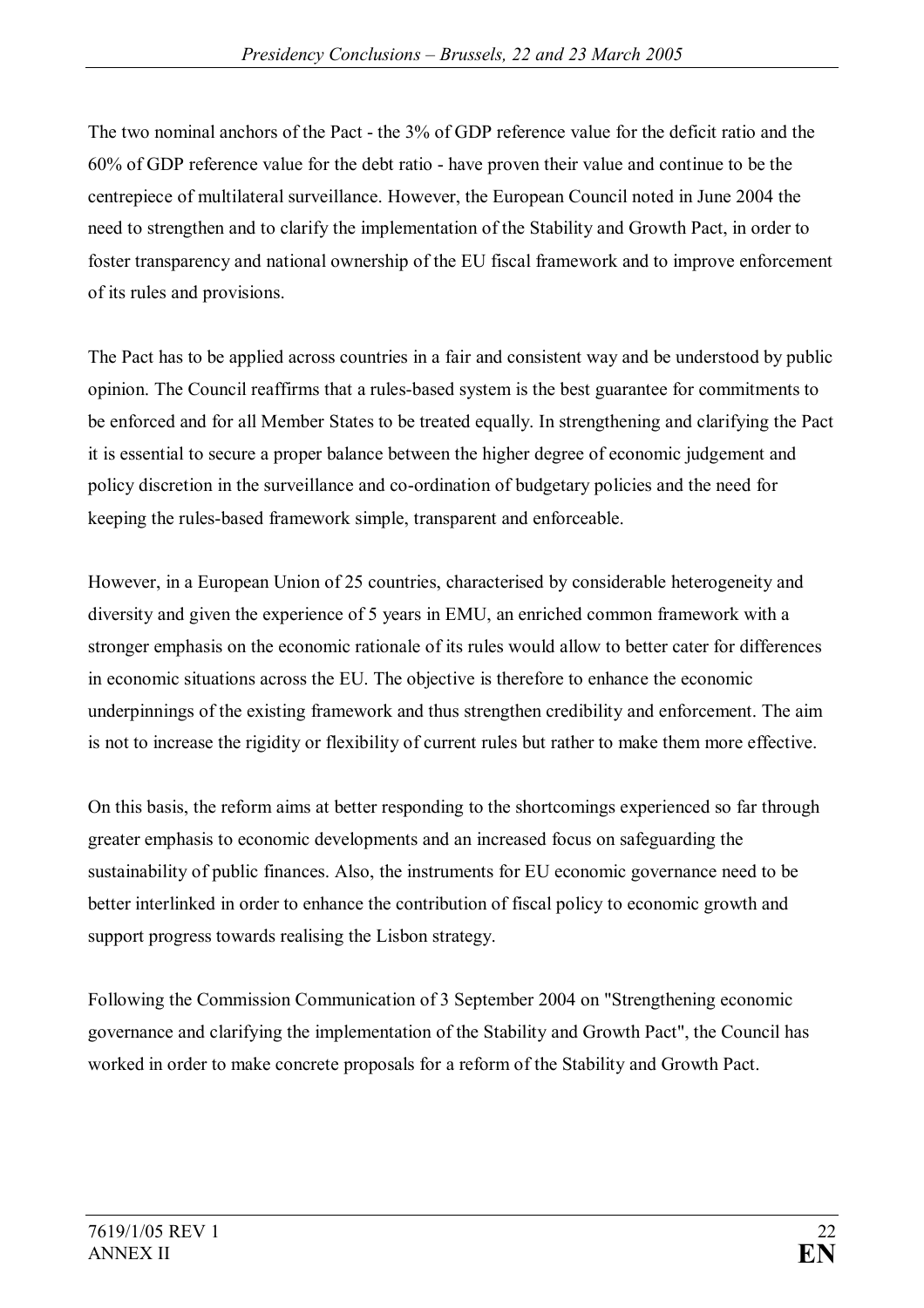The Council, in reviewing the Stability- and Growth-Pact provisions, detected mainly five areas where improvements could be made:

- (i) enhance the economic rationale of the budgetary rules to improve their credibility and ownership;
- (ii) improve "ownership" by national policy makers;
- (iii) use more effectively periods when economies are growing above trend for budgetary consolidation in order to avoid pro-cyclical policies;
- (iv) take better account in Council recommendations of periods when economies are growing below trend;
- (v) give sufficient attention in the surveillance of budgetary positions to debt and sustainability.

In making the proposals for a reform of the Stability and Growth Pact, the Council gave due consideration to enhance the governance and the national ownership of the fiscal framework, to strengthen the economic underpinnings and the effectiveness of the Pact, both in its preventive and corrective arms, to safeguard the sustainability of public finances in the long run, to promote growth and to avoid imposing excessive burdens on future generations.

In accordance with the Luxembourg Resolution on economic policy coordination, the Council confirms that enhanced coordination of fiscal policies must adhere to the Treaty principle of subsidiarity, respecting the prerogatives of national Governments in determining their structural and budgetary policies, while complying with the provisions of the Treaty and the Stability and Growth Pact.

Ministers indicate in the present report the necessary legislative changes in order to make operational their views on the reform of the Stability and Growth Pact. They intend to keep changes to a minimum and look forward to proposals of the Commission to put their views into effect.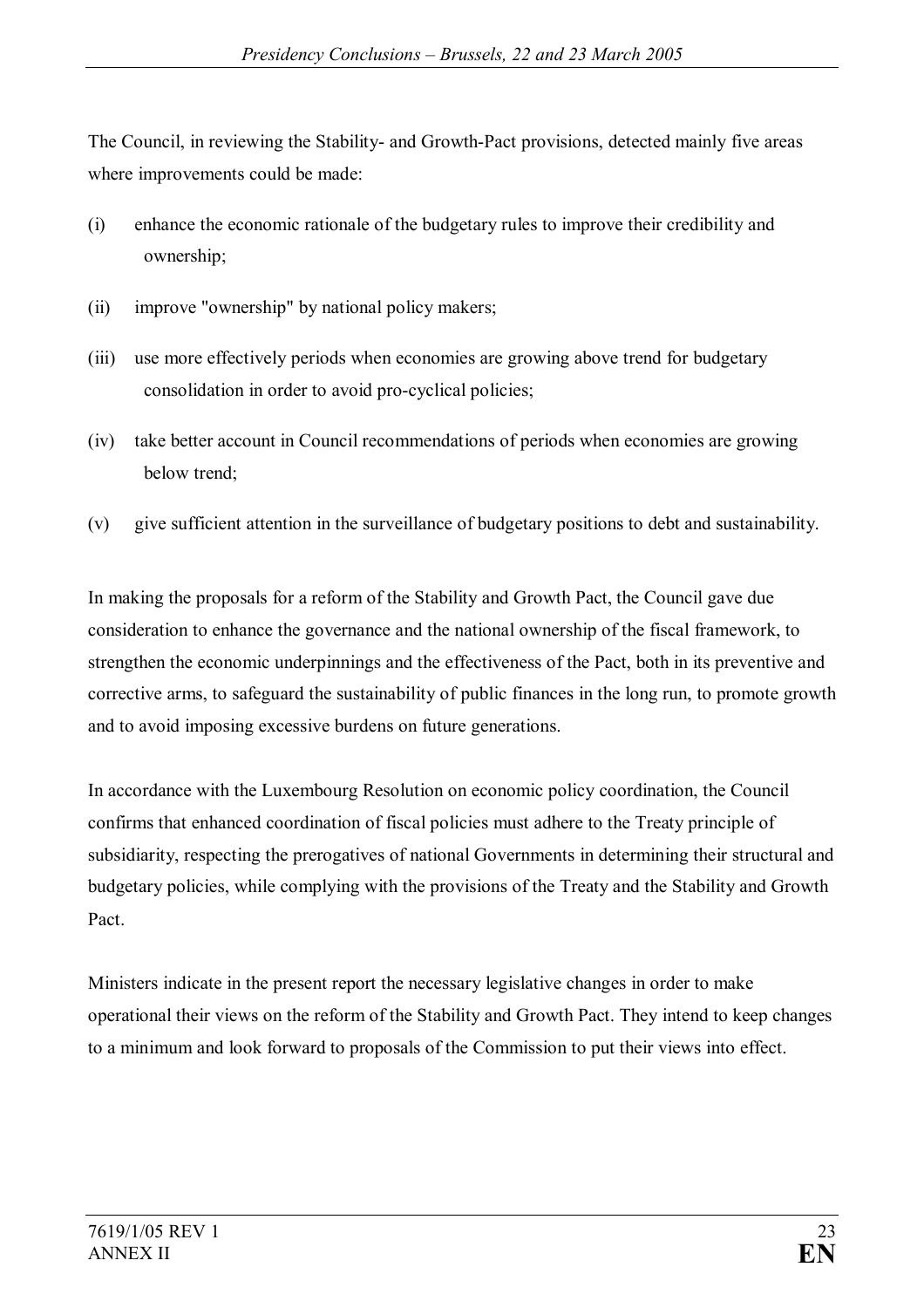### 1. Improving governance

In order to increase the legitimacy of the EU fiscal framework and to strengthen support for its goals and institutional arrangements, the Council considers that Member States, the Commission and the Council, while avoiding any institutional shift, must deliver on their respective responsibilities, in particular:

- (1) The Commission and the Council respect the Member States' responsibility to implement the policies of their choice within the limits set by the Treaty, in particular by Articles 99 and 104, while the Member States have to comply with the recommendations of the Council;
- (2) The Commission has to exercise its right of initiative in a timely manner and apply the rules effectively, while the Council and the Member States respect the Commission's responsibility as guardian of the Treaty and its procedures;
- (3) The Council has to exercise responsibly its margin of discretion, while the Member States and the Commission respect the Council's responsibility for the coordination of economic policies within the European Union and its role for the proper functioning of economic and monetary union;
- (4) The Member States, the Council and the Commission should reaffirm their commitment to implement the Treaty and the Stability and Growth Pact in an effective and timely manner, through peer support and peer pressure, and to act in close and constructive cooperation in the process of economic and fiscal surveillance, in order to guarantee certainty and effectiveness to the rules of the Pact.

The Council emphasises the importance of improving governance and strengthening national ownership of the fiscal framework through the proposals outlined hereafter.

## 1.1. Cooperation and communication

The Council, the Commission and the Member States should apply the Treaty and the Stability and Growth Pact in an effective and timely manner. Parties should act in close and constructive cooperation in the process of economic and fiscal surveillance in order to guarantee certainty and effectiveness to the rules of the Pact.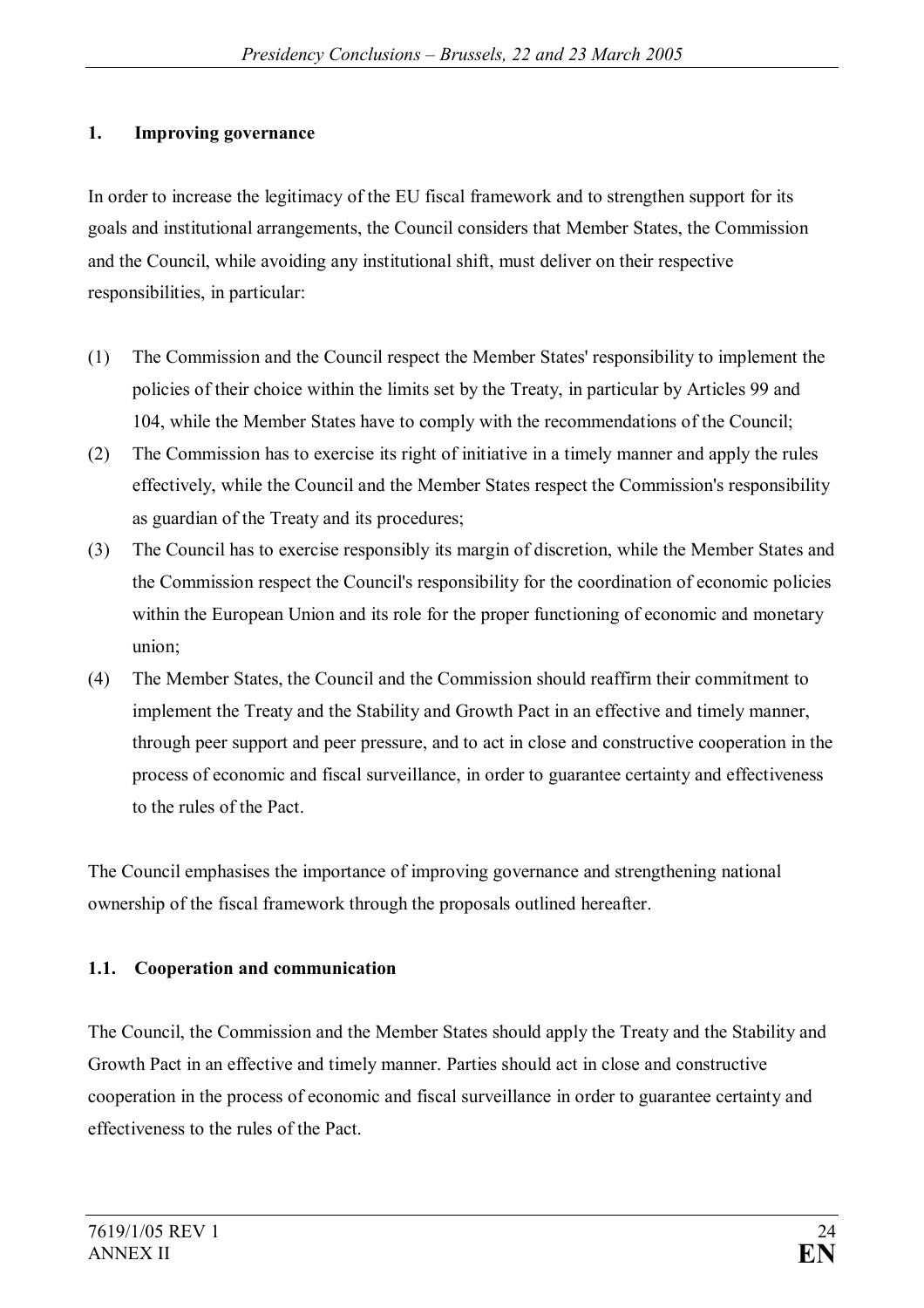In the spirit of transparency and accountability, due consideration should be given to full and timely communication among institutions as well as with the general public. In particular, in order to foster a frank and confidential exchange of views, the Council, the Commission and the Member States should commit to exchange advance information on their intentions at all stages of the budgetary monitoring and excessive deficit procedure, without prejudice to their respective prerogatives.

## 1.2. Improving peer support and applying peer pressure

The Council agrees that increasing the effectiveness of peer support and peer pressure is an integral part of a reformed Stability and Growth Pact. The Council and the Commission should commit to motivate and to make public their positions and decisions at all appropriate stages of the procedure of the Pact.

Peer support and peer pressure at euro area level should be given in the framework of the coordination carried out in the Eurogroup and be based on a horizontal assessment of national budgetary developments and their implications for the euro area as a whole. Such an assessment should be done at least once a year before the summer.

## 1.3. Complementary national budgetary rules and institutions

The Council agrees that national budgetary rules should be complementary to the Member States' commitments under the Stability and Growth Pact. Conversely, at EU level, incentives should be given and disincentives removed for national rules to support the objectives of the Stability and Growth Pact. In this context, the Council points out disincentives stemming from the impact in the fiscal framework of certain ESA95 accounting and statistical rules.

The implementation of existing national rules (expenditure rules, etc.) could be discussed in stability and convergence programmes, with due caution and as far as they are relevant for the respect of EU budgetary rules, as Member States are committed at European level to respect the latter, and compliance with EU budgetary rules constitutes the focus of the assessment of the stability and convergence programmes.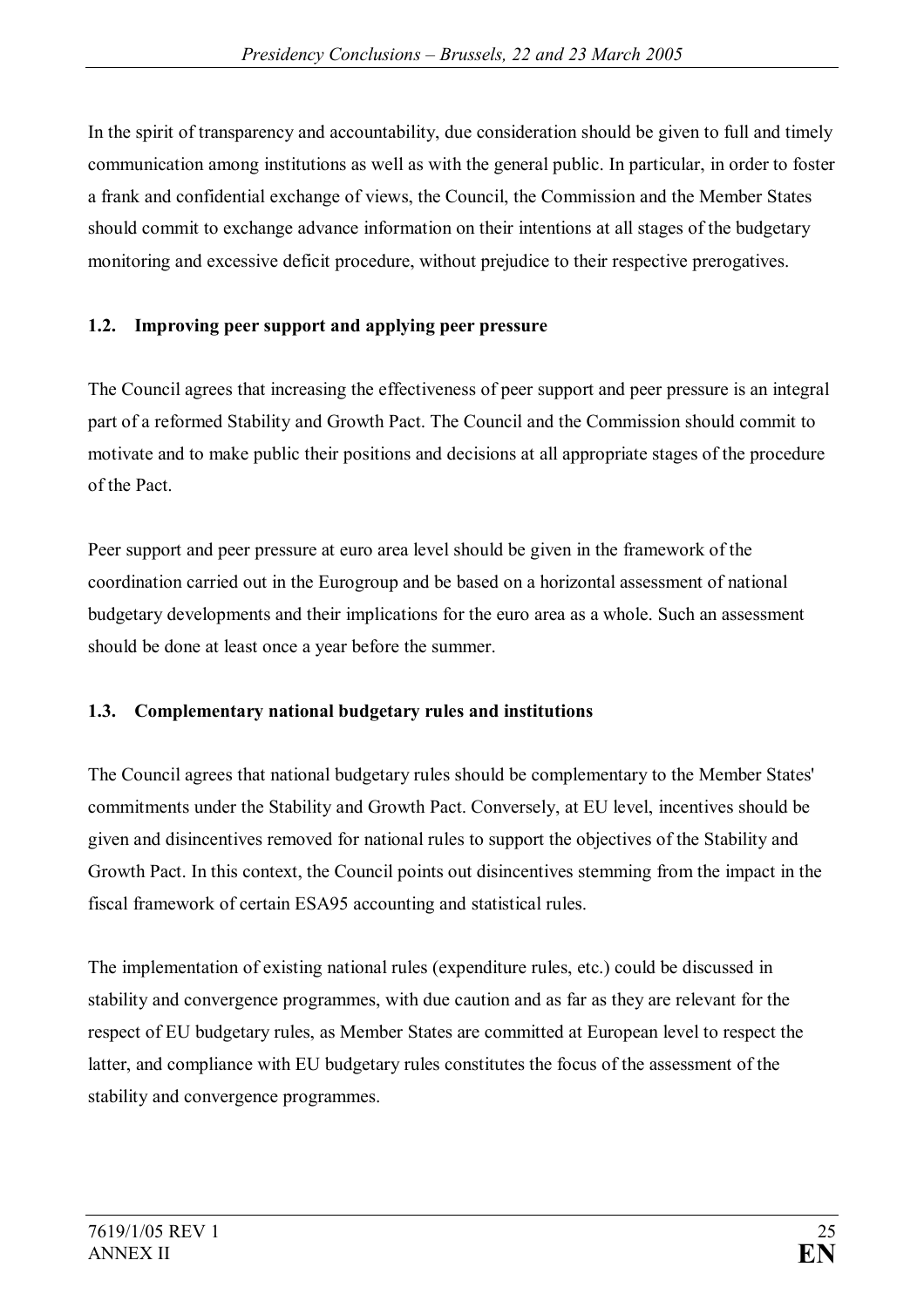The Council considers that domestic governance arrangements should complement the EU framework. National institutions could play a more prominent role in budgetary surveillance to strengthen national ownership, enhance enforcement through national public opinion and complement the economic and policy analysis at EU level.

### 1.4. A stability programme for the legislature

The Council invites Member States, when preparing the first update of their stability/convergence programme after a new government has taken office, to show continuity with respect to the budgetary targets endorsed by the Council on the basis of the previous update of the stability/convergence programme and - with an outlook for the whole legislature - to provide information on the means and instruments which it intends to employ to reach these targets by setting out its budgetary strategy.

## 1.5. Involvement of national Parliaments

The Council invites Member States' governments to present stability/convergence programmes and the Council opinions thereon to their national Parliaments. National Parliaments may wish to discuss the follow-up to recommendations in the context of the early warning and the excessive deficit procedures.

### 1.6. Reliable macroeconomic forecasts

The Council recognises that it is important to base budgetary projections on realistic and cautious macroeconomic forecasts. It also recognises the important contribution that Commission forecasts can provide for the coordination of economic and fiscal policies.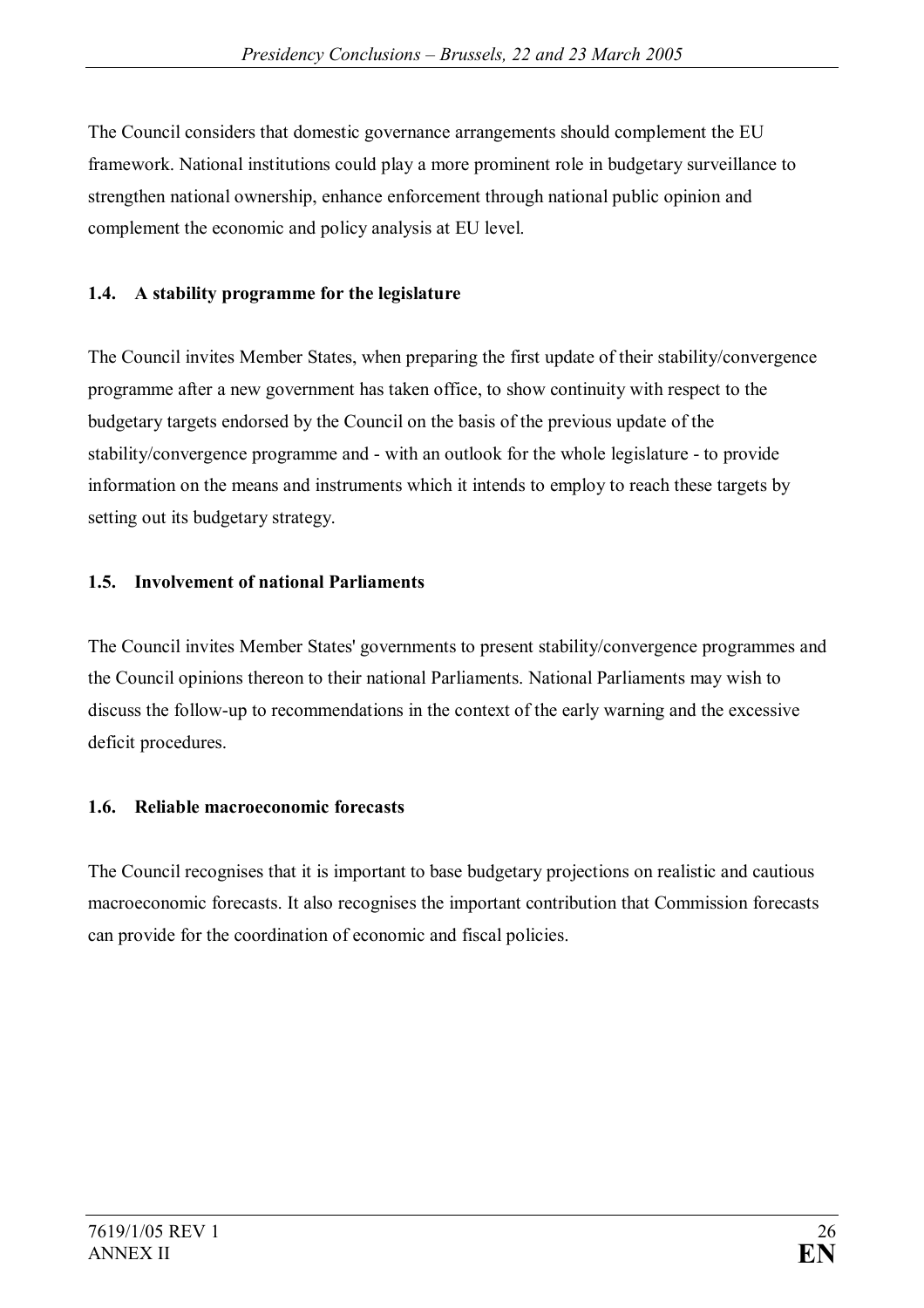In their macroeconomic and budgetary projections, Member States, in particular euro area Member States and Members States participating in ERM II, should use the "common external assumptions" if provided by the Commission in due time. Member States are free to base their stability/convergence programmes on their own projections. However, divergences between the national and the Commission forecasts should be explained in some detail. This explanation will serve as a reference when assessing a posteriori forecast errors.

Given the inevitability of forecast errors, greater emphasis should be placed in the stability/convergence programmes on conducting comprehensive sensitivity analyses and/or developing alternative scenarios, in order to enable the Commission and the Council to consider the complete range of possible fiscal outcomes.

## 1.7. Statistical governance

The Council agrees that the implementation of the fiscal framework and its credibility rely crucially on the quality, reliability and timeliness of fiscal statistics. Reliable and timely statistics are not only essential for the assessment of government budgetary positions; full transparency of such statistics will also allow the financial markets to better assess the creditworthiness of the different Member States, providing an important signalling function for policy errors.

The core issue remains to ensure adequate practices, resources and capabilities to produce high quality statistics at the national and European level with a view to ensuring the independence, integrity and accountability of both national statistical offices and Eurostat. Furthermore, the focus must be on developing the operational capacity, monitoring power, independence and accountability of Eurostat. The Commission and the Council in the course of 2005 are dealing with the issue of improving the governance of the European statistical system.

Member States and EU institutions should affirm their commitment to produce high quality and reliable budgetary statistics and to ensure mutual cooperation to achieve this goal. Imposing sanctions on a Member State should be considered when there is infringement of the obligations to duly report government data.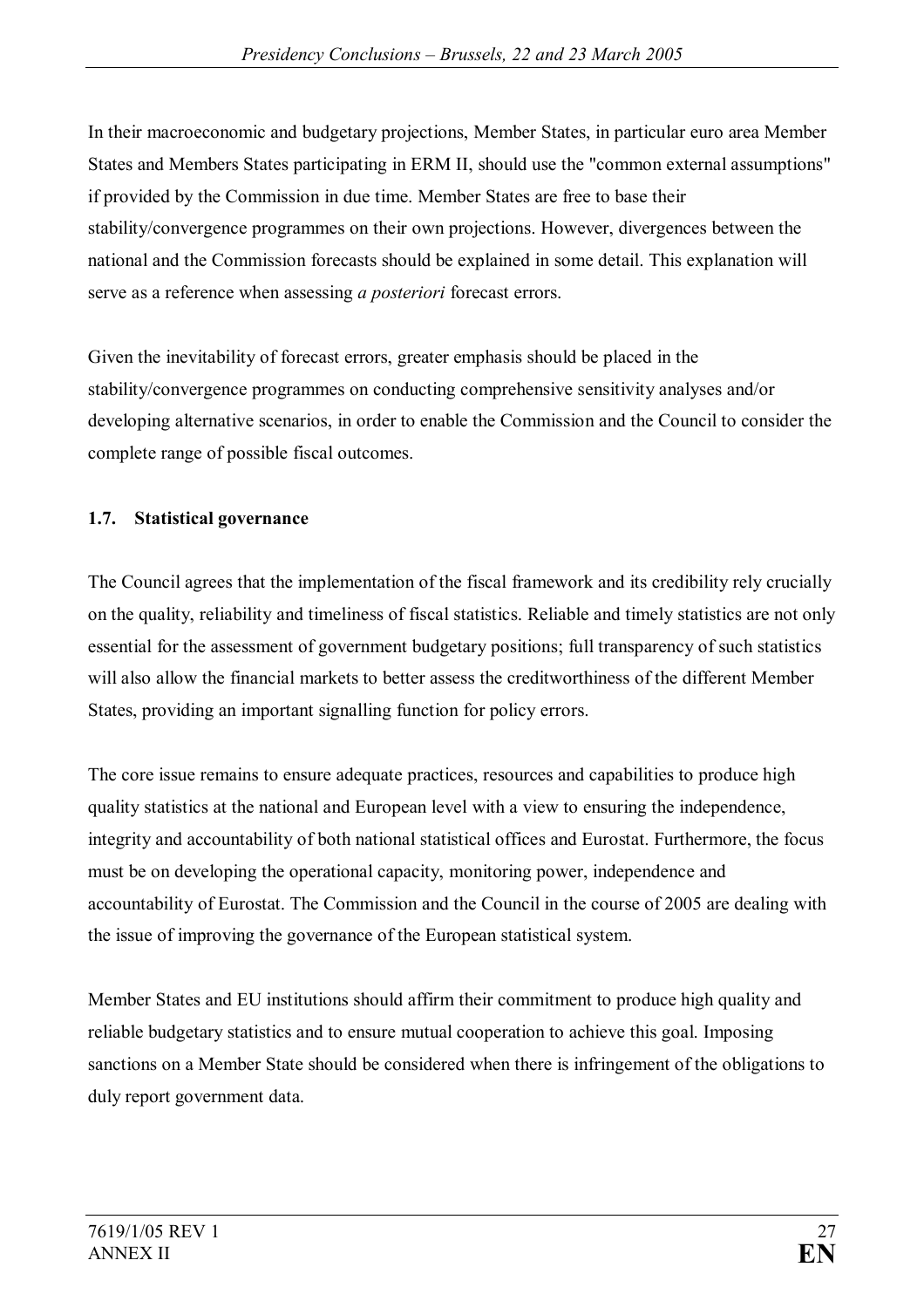### 2. Strengthening the preventive arm

There is broad consensus that periods of growth above trend should be used for budgetary consolidation in order to avoid pro-cyclical policies. The past failure to reach the medium-term budgetary objective of 'close to balance or in surplus' calls for a strengthening of the preventive arm of the Stability and Growth Pact, through a renewed commitment by Member States to take the budgetary action necessary to converge towards this objective and respect it.

### 2.1. Definition of the medium-term budgetary objective

The Stability and Growth Pact lays down the obligation for Member States to adhere to the medium term objective (MTO) for their budgetary positions of "close to balance or in surplus" (CTBOIS).

In light of the increased economic and budgetary heterogeneity in the EU of 25 Member States, the Council agrees that the MTO should be differentiated for individual Member States to take into account the diversity of economic and budgetary positions and developments as well as of fiscal risk to the sustainability of public finances, also in the face of prospective demographic changes.

The Council therefore proposes developing medium-term objectives that, by taking account of the characteristics of the economy of each Member State, pursue a triple aim. They should firstly provide a safety margin with respect to the 3% deficit limit. They should also ensure rapid progress towards sustainability. Taking this into account, they should allow room for budgetary manoeuvre, in particular taking into account the needs for public investment.

MTOs should be differentiated and may diverge from CTBOIS for individual Member States on the basis of their current debt ratio and potential growth, while preserving sufficient margin below the reference value of -3% of GDP. The range for the country-specific MTOs for euro area and ERM II Member States would thus be, in cyclically adjusted terms, net of one-off and temporary measures, between -1% of GDP for low debt/high potential growth countries and balance or surplus for high debt/low potential growth countries.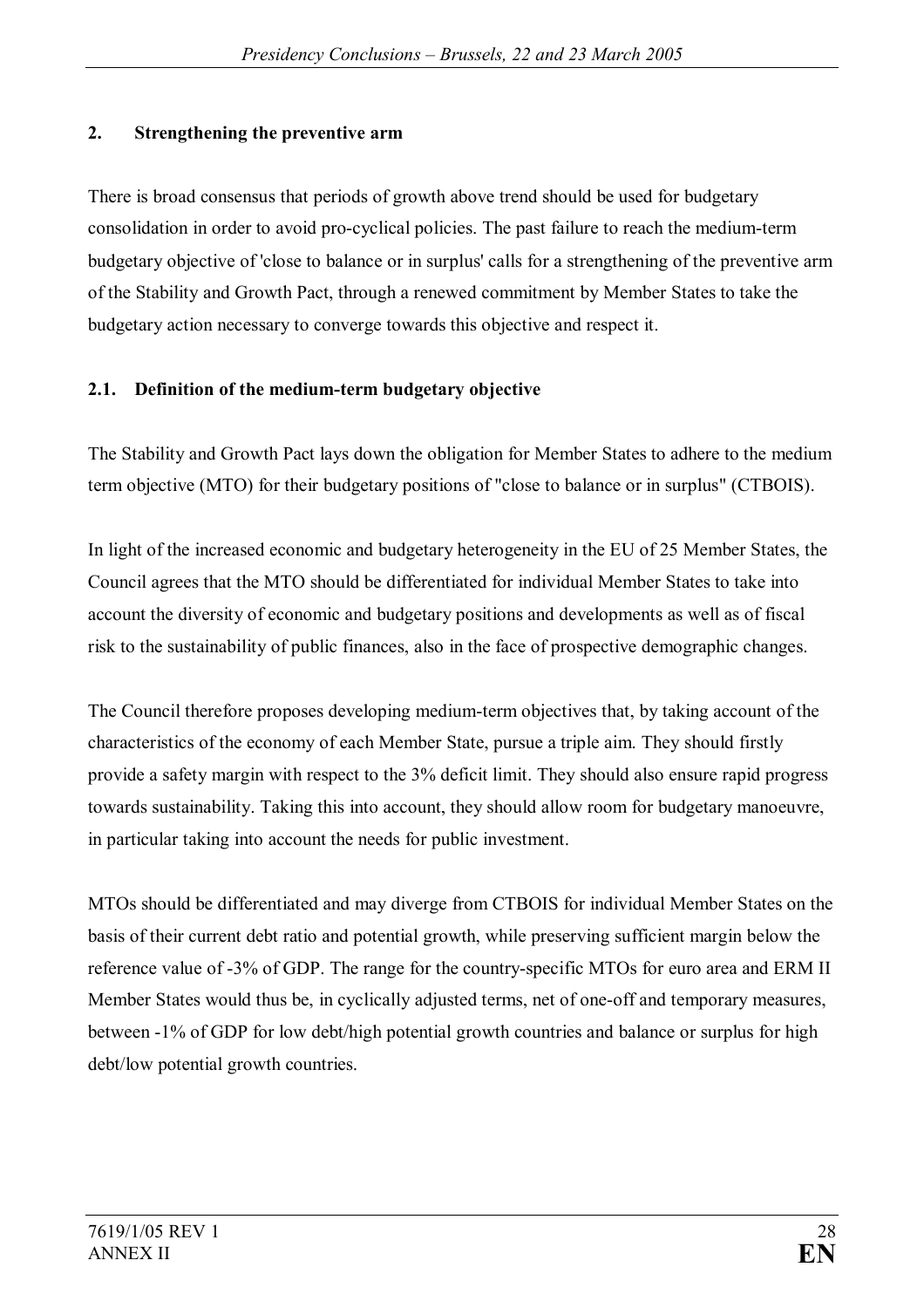The long-term sustainability of public finances would be supported by the convergence of debt ratios towards prudent levels.

Implicit liabilities (related to increasing expenditures in the light of ageing populations) should be taken into account, as soon as criteria and modalities for doing so are appropriately established and agreed by the Council. By the end of 2006, the Commission should report on progress achieved towards the methodology for completing the analysis by incorporating such implicit liabilities.

The Council stresses however that fiscal policy cannot be expected in the short term to cope with the full structural effects of demographic ageing and it invites Member States to pursue their efforts in implementing structural reforms in the areas related to the ageing of their populations as well as towards increasing employment and participation ratios.

Medium-term budgetary objectives could be revised when a major reform is implemented and in any case every four years, in order to reflect developments in government debt, potential growth and fiscal sustainability.

## 2.2. Adjustment path to the medium-term objective

The Council considers that a more symmetrical approach to fiscal policy over the cycle through enhanced budgetary discipline in periods of economic recovery should be achieved, with the objective to avoid pro-cyclical policies and to gradually reach the medium term objective, thus creating the necessary room to accommodate economic downturns and reduce government debt at a satisfactory pace, thereby contributing to the long-term sustainability of public finances.

Member States should commit at a European level to actively consolidate public finances in good times. The presumption is to use unexpected extra revenues for deficit and debt reduction.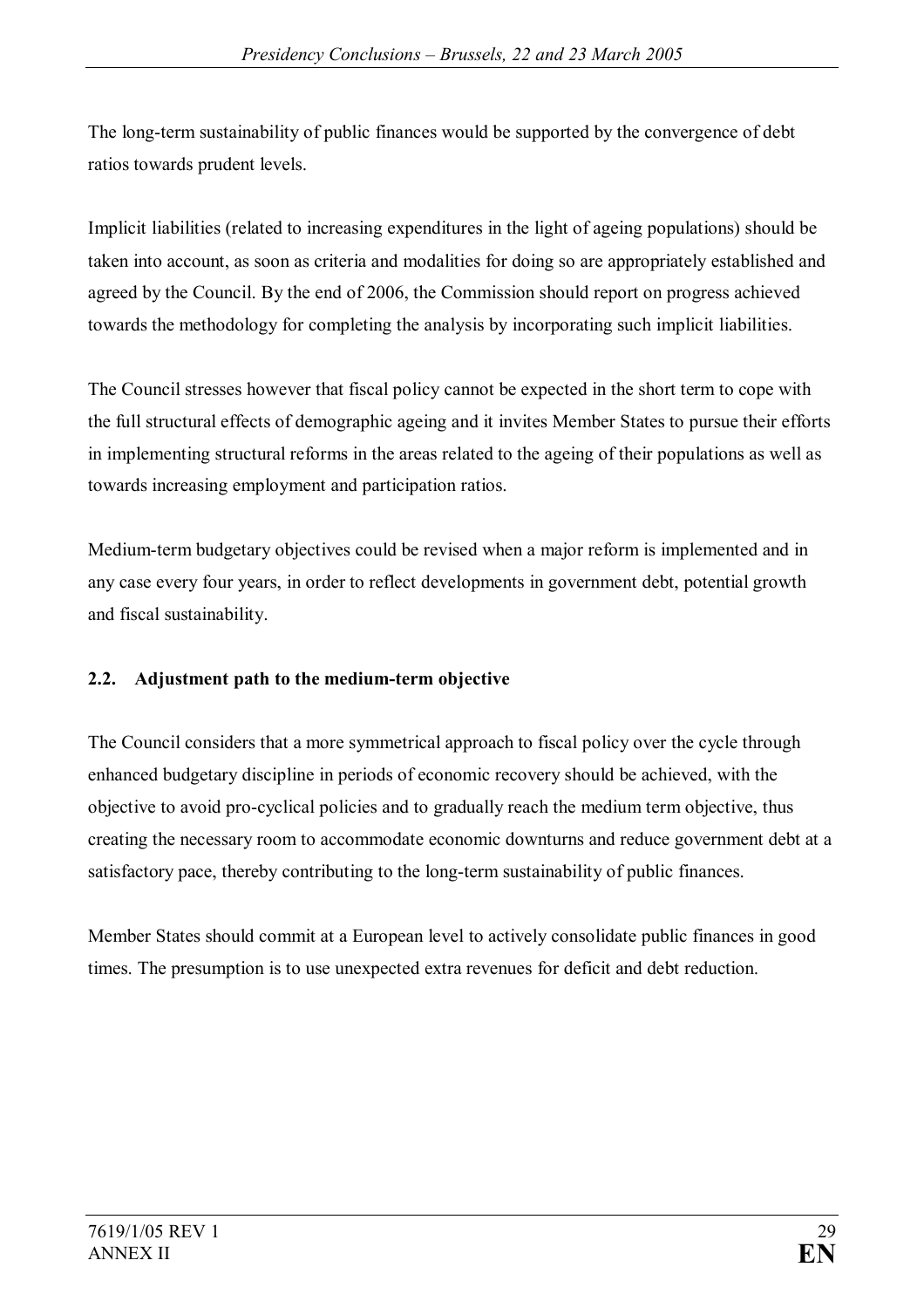Member States that have not yet reached their MTO should take steps to achieve it over the cycle. Their adjustment effort should be higher in good times; it could be more limited in bad times. In order to reach their MTO, Member States of the euro zone or of ERM-II should pursue an annual adjustment in cyclically adjusted terms, net of one-offs and other temporary measures, of 0,5% of GDP as a benchmark. "Good times" should be identified as periods where output exceeds its potential level, taking into account tax elasticities.

Member States that do not follow the required adjustment path will explain the reasons for the deviation in the annual update of the stability/convergence programmes. The Commission will issue policy advice to encourage Member States to stick to their adjustment path. Such policy advice will be replaced by early warnings in accordance with the Constitution as soon as it becomes applicable.

## 2.3. Taking structural reforms into account

The Council agrees that, in order to enhance the growth oriented nature of the Pact, structural reforms will be taken into account when defining the adjustment path to the medium-term objective for countries that have not yet reached this objective and in allowing a temporary deviation from this objective for countries that have already reached it, with the clear understanding that a safety margin to ensure the respect of the 3% of GDP reference value for the deficit has to be guaranteed and that the budgetary position would be expected to return to the MTO within the programme period.

Only major reforms which have direct long-term cost-saving effects, including by raising potential growth, and therefore a verifiable positive impact on the long-term sustainability of public finances, will be taken into account. A detailed cost-benefit analysis of those reforms from the budgetary point of view would need to be provided in the framework of the annual update of stability/convergence programmes.

These proposals should be introduced into Regulation 1466/97.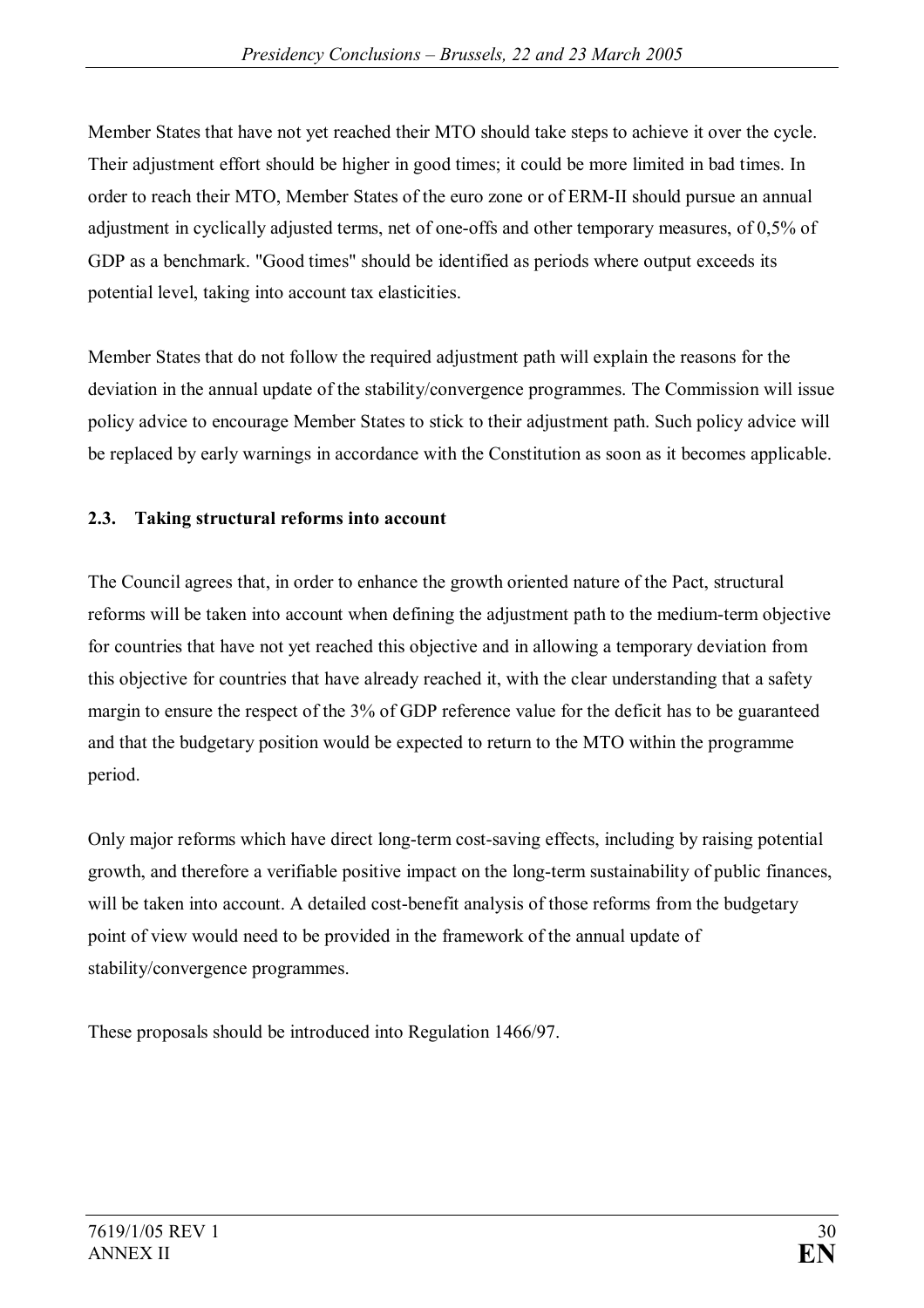Moreover, the Council is mindful that the respect of the budgetary targets of the Stability and Growth Pact should not hamper structural reforms that unequivocally improve the long-term sustainability of public finances. The Council acknowledges that special attention must be paid to pension reforms introducing a multi-pillar system that includes a mandatory, fully funded pillar. Although these reforms entail a short-term deterioration of public finances during the implementation period, the long-term sustainability of public finances is clearly improved. The Council therefore agrees that Member States implementing such reforms should be allowed to deviate from the adjustment path towards the MTO, or from the MTO itself. The deviation from the MTO should reflect the net cost of the reform to the publicly managed pillar, provided the deviation remains temporary and an appropriate safety margin to the reference value is preserved.

### 3. Improving the implementation of the excessive deficit procedure

The excessive deficit procedure should remain simple, transparent and equitable. Nevertheless, the experience of recent years shows possible scope for improvement in its implementation.

The guiding principle for the application of the procedure is the prompt correction of an excessive deficit.

The Council underlines that the purpose of the excessive deficit procedure is to assist rather than to punish, and therefore to provide incentives for Member States to pursue budgetary discipline, through enhanced surveillance, peer support and peer pressure. Moreover, policy errors should be clearly distinguished from forecast errors in the implementation of the excessive deficit procedure. If nevertheless a Member State fails to comply with the recommendations addressed to it under the excessive deficit procedure, the Council has the power to apply the available sanctions.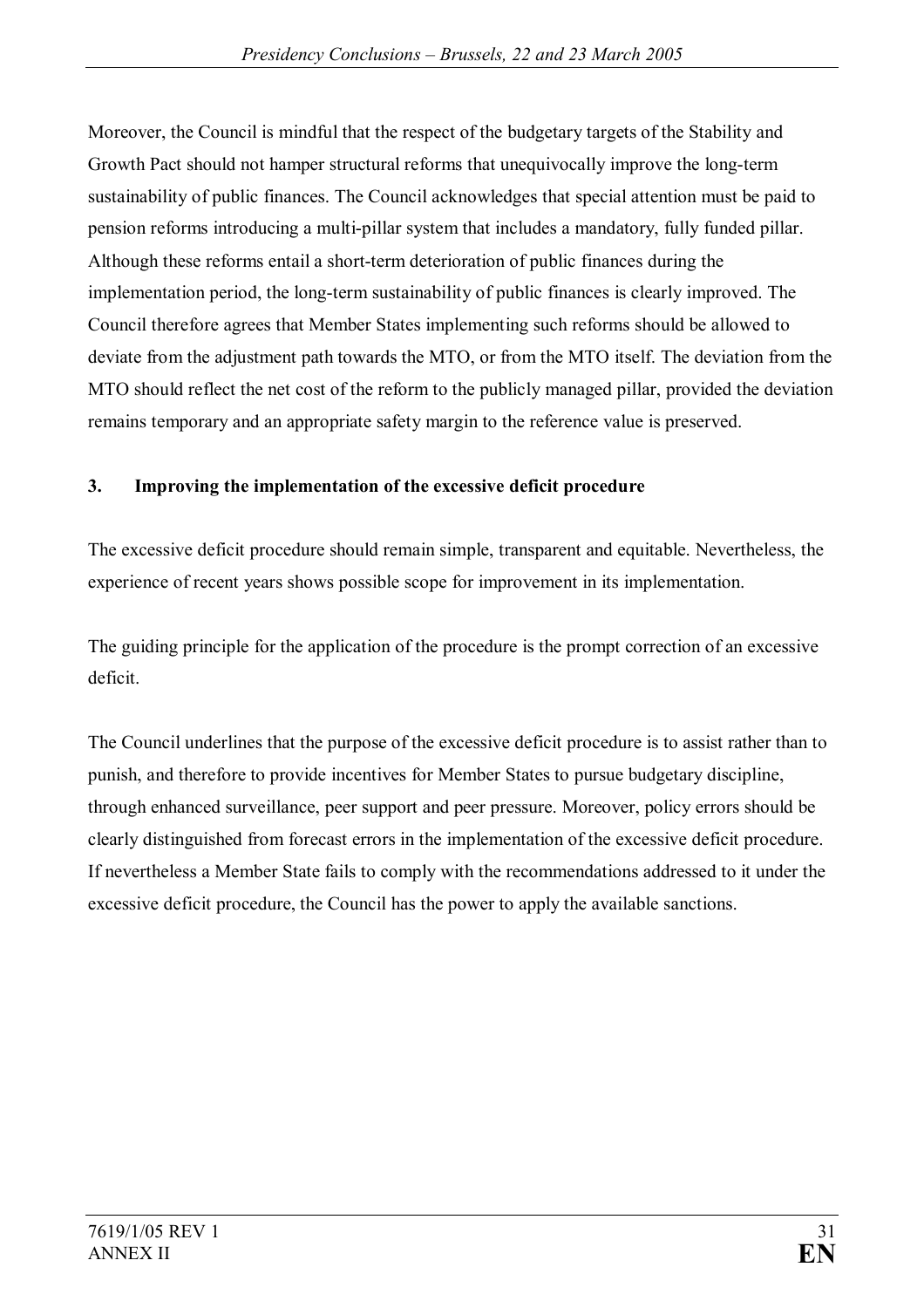### 3.1. Preparing a Commission report under Article 104(3)

In order to avoid excessive government deficits, as called for by Article 104(1) of the Treaty, the reports, prepared by the Commission according to Article 104(3) of the Treaty as a result of its monitoring, form the basis of the EFC opinion, the ensuing Commission assessment and ultimately the Council decision on the existence of an excessive deficit as well as on its recommendations, including on the deadlines for the correction of the deficit.

The Council and the Commission are resolved to clearly preserve and uphold the reference values of 3% and 60% of GDP as the anchors of the monitoring of the development of the budgetary situation and of the ratio of government debt to GDP in the Member States. The Commission will always prepare a report on the basis of Article 104(3) of the Treaty. The Commission shall examine in its report if one or more of the exceptions foreseen respectively in Article 104(2)(a) and (b) apply. The Council hereafter proposes revisions or clarifications to the scope of those exceptions.

As foreseen by the Treaty, the Commission shall moreover take into account in its report whether the Member State's government deficit exceeds government investment expenditure and take into account all other relevant factors, including the medium-term economic and budgetary position of the Member State. The Council hereafter proposes clarifications to the concept of "all other relevant factors".

## 3.2. An "exceptional and temporary" excess of the deficit over the reference value

The Treaty provides, in Article 104(2)(a) second indent, for an exception if an excess over the reference value is only exceptional and temporary and if the ratio remains close to the reference value.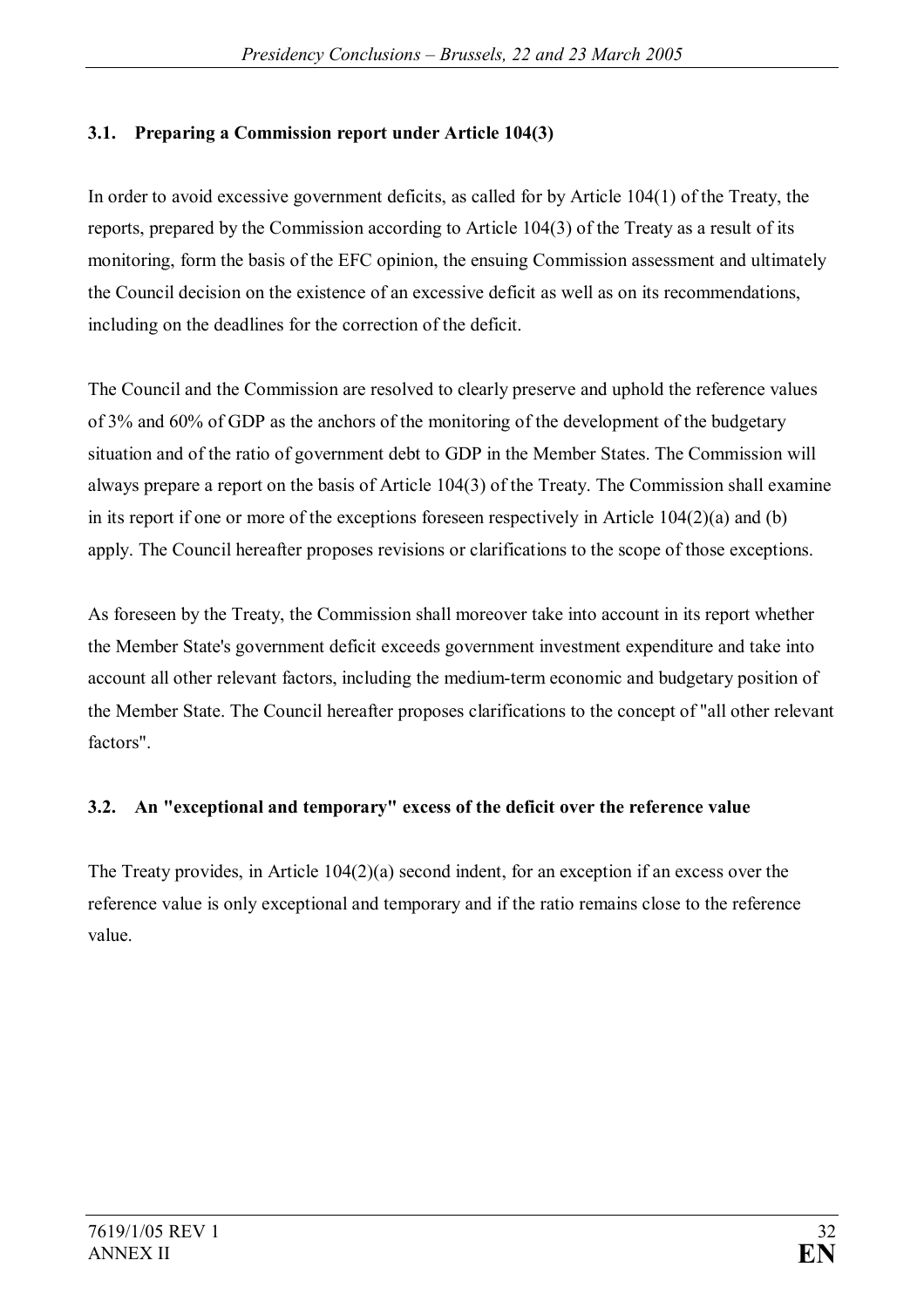Whereas, in order to benefit from that exception, the ratio has always to remain close to the reference value, Regulation 1467/97 gives definitions as to when an excess over the reference value, but still close to it, shall be considered exceptional and temporary: in order to be considered as exceptional, the excess has to result from an unusual event outside the control of the Member State and with a major impact on the financial position of the general government, or it has to result from a severe economic downturn. In order for the excess to be temporary, the Commission's budgetary forecast must indicate that the deficit will fall below the reference value following the end of the unusual event or the severe economic downturn.

A severe economic downturn is presently defined - as a rule - as an annual fall of real GDP of at least 2%. Moreover, in the case of an annual fall of real GDP of less than 2%, Regulation 1467/97 still allows the Council to decide that no excessive deficit exists, in the light of further evidence, in particular on the abruptness of the downturn or on the accumulated loss of output relative to past trends.

The Council considers that the current definition of "a severe economic downturn" given in Article 2(2) of Regulation 1467/97 is too restrictive. The Council considers that paragraphs (2) and (3) of Article 2 in Regulation 1467/97 need to be adapted in order to allow both the Commission and the Council, when assessing and deciding upon the existence of an excessive deficit, according to paragraphs (3) to (6) of Article 104 of the Treaty, to consider as exceptional an excess over the reference value which results from a negative growth rate or from the accumulated loss of output during a protracted period of very low growth relative to potential growth.

# 3.3. "All other relevant factors"

Article 104(3) of the Treaty requests that, in preparing the report on the non-fulfilment of the criteria for compliance with budgetary discipline, the Commission "shall also take into account whether the government deficit exceeds government investment expenditure and take into account all other relevant factors, including the medium-term economic and budgetary position of the Member State". A balanced overall assessment has to encompass all these factors.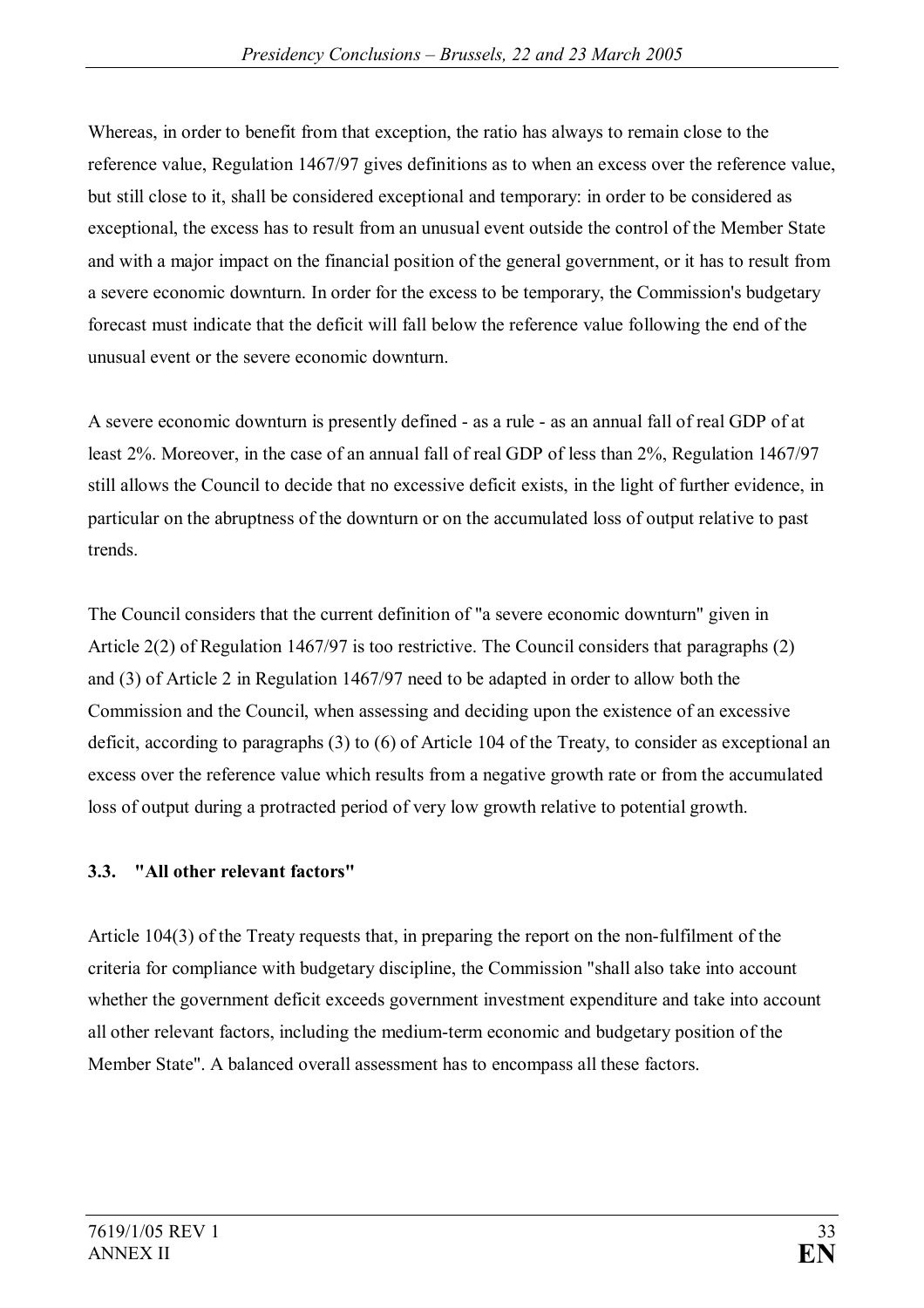The Council underlines that taking into account "other relevant factors" in the steps leading to the decision on the existence of an excessive deficit (Article 104, paragraphs (4), (5) and (6)) must be fully conditional on the overarching principle that - before other relevant factors are taken into account - the excess over the reference value is temporary and the deficit remains close to the reference value.

The Council considers that the framework to take into account "all other relevant factors" should be clarified. The Commission's report under Article 104(3) should appropriately reflect developments in the medium-term economic position (in particular potential growth, prevailing cyclical conditions, the implementation of policies in the context of the Lisbon agenda and policies to foster R&D and innovation) and developments in the medium-term budgetary position (in particular, fiscal consolidation efforts in "good times", debt sustainability, public investment and the overall quality of public finances). Furthermore, due consideration will be given to any other factors, which in the opinion of the Member State concerned, are relevant in order to comprehensively assess in qualitative terms the excess over the reference value. In that context, special consideration will be given to budgetary efforts towards increasing or maintaining at a high level financial contributions to fostering international solidarity and to achieving European policy goals, notably the unification of Europe if it has a detrimental effect on the growth and fiscal burden of a Member State.

Clearly no redefinition of the Maastricht reference value for the deficit via the exclusion of particular budgetary items should be pursued.

If the Council has decided, on the basis of Article 104(6), that an excessive deficit exists in a Member State, the "other relevant factors" will also be considered in the subsequent procedural steps of Article 104. However, they should not be taken into account under Article 104(12), i.e. in the decision of the Council as to whether a Member State has corrected its excessive deficit.

These proposals should be introduced into Regulation 1467/97.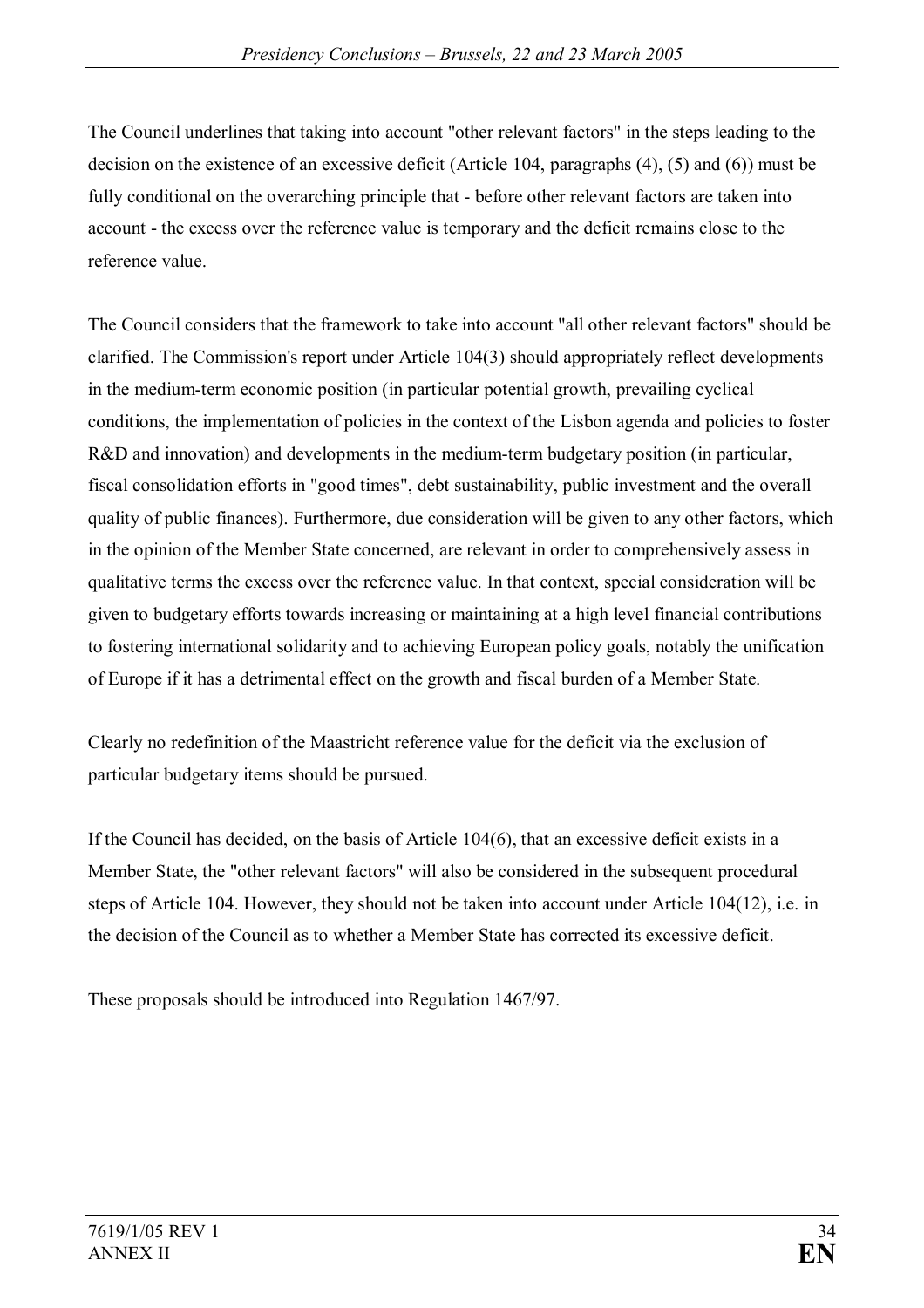### 3.4. Taking into account systemic pension reforms

The Council agrees that an excess close to the reference value which reflects the implementation of pension reforms introducing a multi-pillar system that includes a mandatory, fully funded pillar should be considered carefully. Although the implementation of these reforms leads to a short-term deterioration of the budgetary position, the long-term sustainability of public finances clearly improves.

The Commission and the Council, in all budgetary assessments in the framework of the EDP, will give due consideration to the implementation of these reforms.

In particular, when assessing under Article 104(12) whether the excessive deficit has been corrected, the Commission and the Council will assess developments in EDP deficit figures while also considering the net cost of the reform to the publicly managed pillar. Consideration to the net cost of the reform will be given for the initial five years after a Member State has introduced a mandatory fully-funded system, or five years after 2004 for Member States that have already introduced such a system. Furthermore, it will also be regressive, i.e. during a period of five years, consideration will be given to 100, 80, 60, 40 and 20 percent of the net cost of the reform to the publicly managed pillar.

### 3.5. Increasing the focus on debt and sustainability

In line with the provisions of the Treaty, the Commission has to examine compliance with budgetary discipline on the basis of both the deficit and the debt criterion. The Council agrees that there should be increased focus on debt and sustainability, and reaffirms the need to reduce government debt to below 60% of GDP at a satisfactory pace, taking into account macroeconomic conditions. The higher the debt to GDP ratios of Member States, the greater must be their efforts to reduce them rapidly.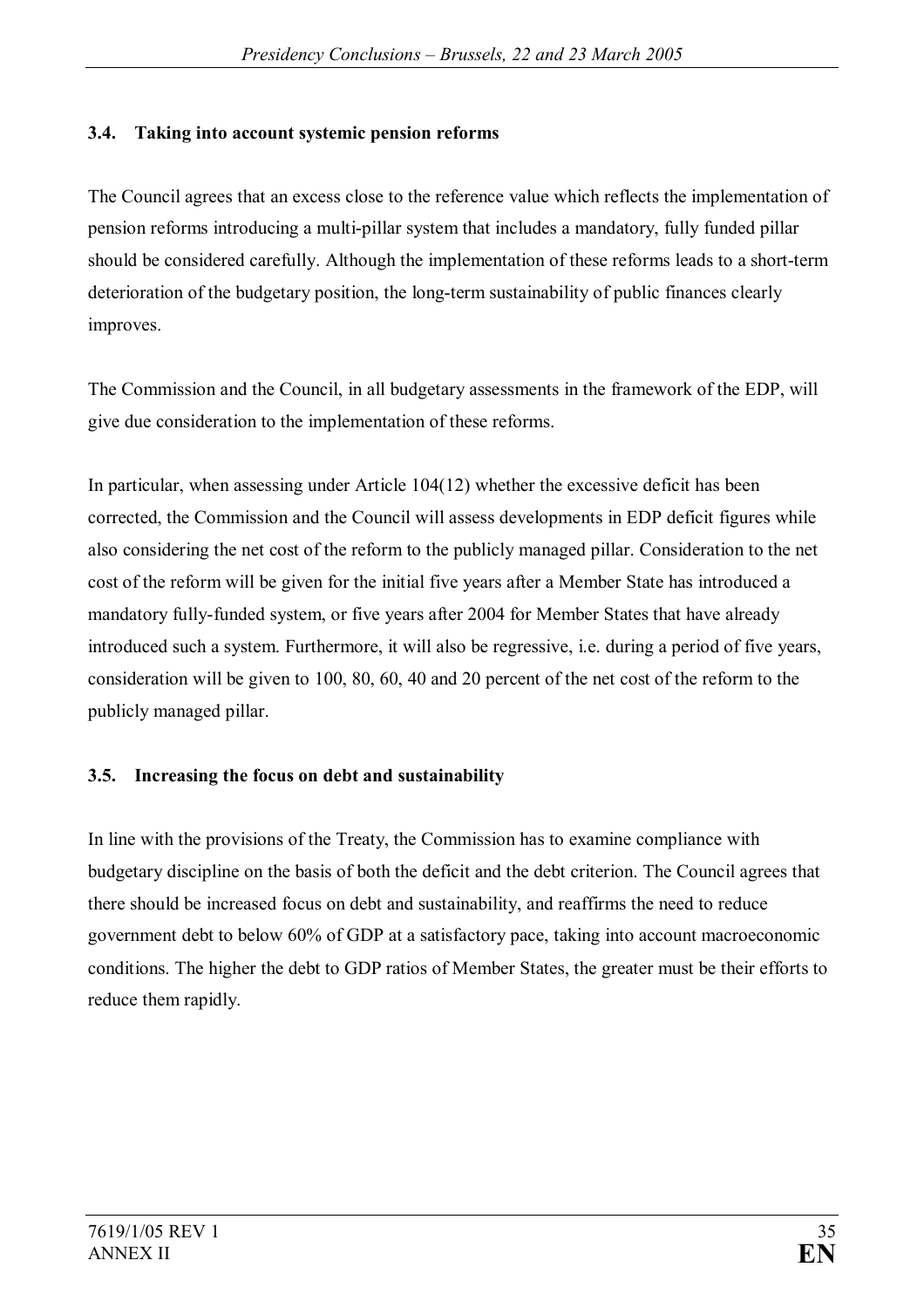The Council considers that the debt surveillance framework should be strengthened by applying the concept of "sufficiently diminishing and approaching the reference value at a satisfactory pace" for the debt ratio in qualitative terms, by taking into account macroeconomic conditions and debt dynamics, including the pursuit of appropriate levels of primary surpluses as well as other measures to reduce gross debt and debt management strategies. For countries above the reference value, the Council will formulate recommendations on the debt dynamics in its opinions on the stability and convergence programmes.

No change to the existing Regulations is required to that effect.

## 3.6. Extending deadlines for taking effective action and measures

The Council considers that the deadline for adoption of a decision under Article 104(6) establishing the existence of an excessive deficit should be extended from three to four months after the fiscal notification deadline. Moreover, the Council considers that the timing for taking effective action following a recommendation to correct the excessive deficit under Article 104(7) could be extended from 4 to 6 months, in order to allow the Member State to better frame the action within the national budgetary procedure and to develop a more articulated package of measures. This could facilitate the adoption of corrective packages of structural (as opposed to largely temporary) measures. Furthermore, with longer deadlines it would be possible to take an updated Commission forecast into account, so that measures taken and significant changes in growth conditions that could justify an extension of the deadlines would be assessed together. For the same reasons, the one-month deadline for the Council to take a decision to move from Article 104(8) to Article 104(9) should be extended to two months, and the two-month deadline under Article 104(9) should be extended to 4 months.

These proposals would require changes to the relevant Articles of Regulation 1467/97.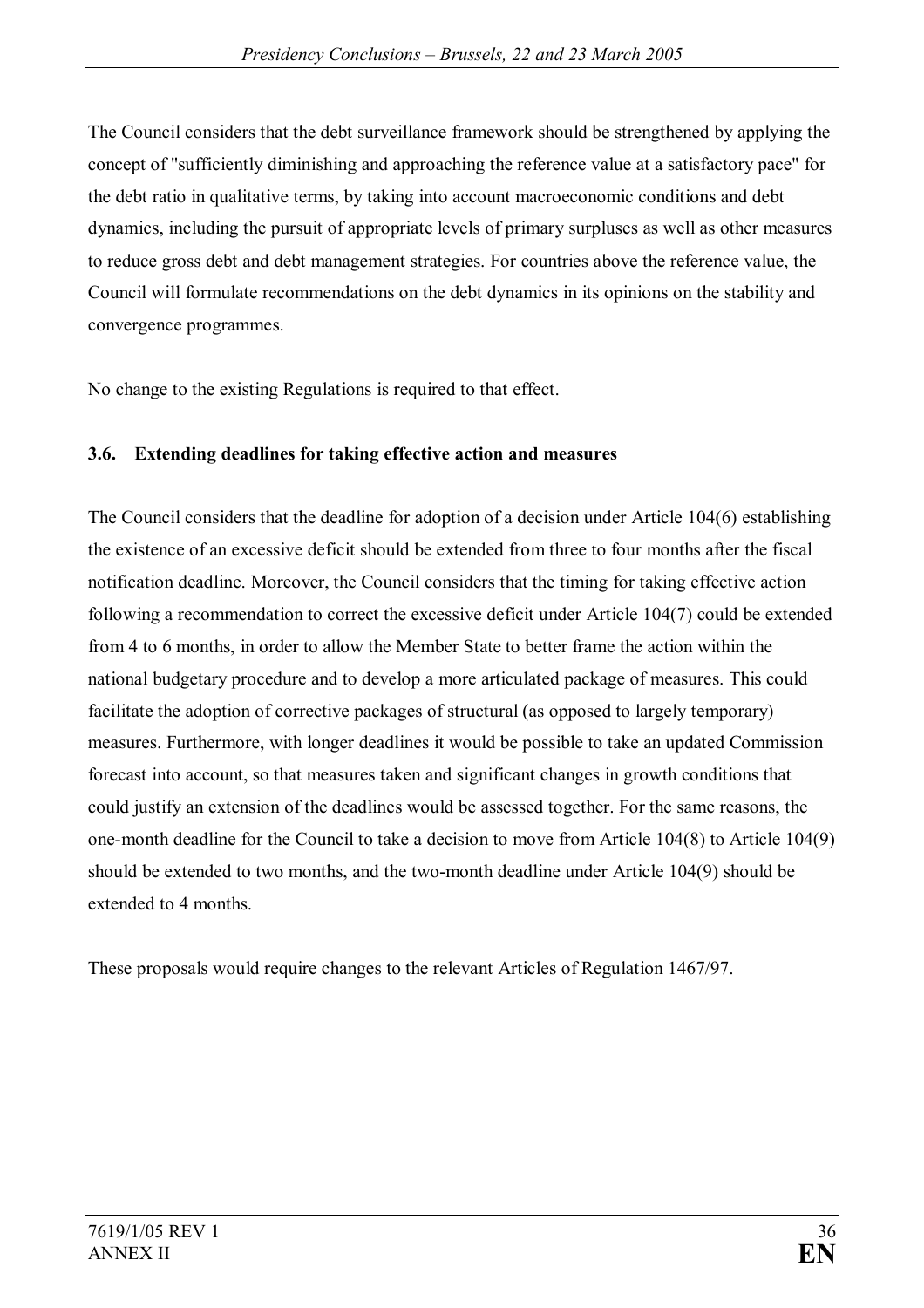### 3.7. Initial deadline for correcting the excessive deficit

The Council considers that, as a rule, the deadline for correcting an excessive deficit should be the year after its identification and thus, normally, the second year after its occurrence. The Council agrees however that the elements to be taken into account in setting the initial deadline for the correction of an excessive deficit should be better specified and should include, in particular, an overall assessment of all the factors mentioned in the report under Art. 104(3).

As a benchmark, countries in excessive deficit will be required to achieve an annual minimum fiscal effort of at least 0,5 percent of GDP in cyclically adjusted terms, net of one-off measures, and the initial deadline for the correction of the excessive deficit should be set taking into account this minimum fiscal effort. If this effort seems sufficient to correct the excessive deficit in the year following its identification, the initial deadline need not be set beyond that year.

However the Council agrees that in case of special circumstances, the initial deadline for correcting an excessive deficit could be set one year later, i.e. the second year after its identification and thus normally the third year after its occurrence. The determination of the existence of special circumstances will take into account a balanced overall assessment of the factors mentioned in the report under Article 104(3).

The initial deadline will be set without prejudice to the taking into account of systemic pension reforms and without prejudice to deadlines applying to new and future Member States.

### 3.8. Revising the deadlines for correcting the deficit

The Council agrees that deadlines for correcting the excessive deficit could be revised and extended if unexpected adverse economic events with major unfavourable budgetary effects occur during the excessive deficit procedure. Repetition of a recommendation under Article 104(7) or a notice under Article 104(9) of the Treaty is possible and should be used if effective action has been taken by the Member State concerned in compliance with the initial recommendation or notice. This should be specified in Regulation 1467/97.